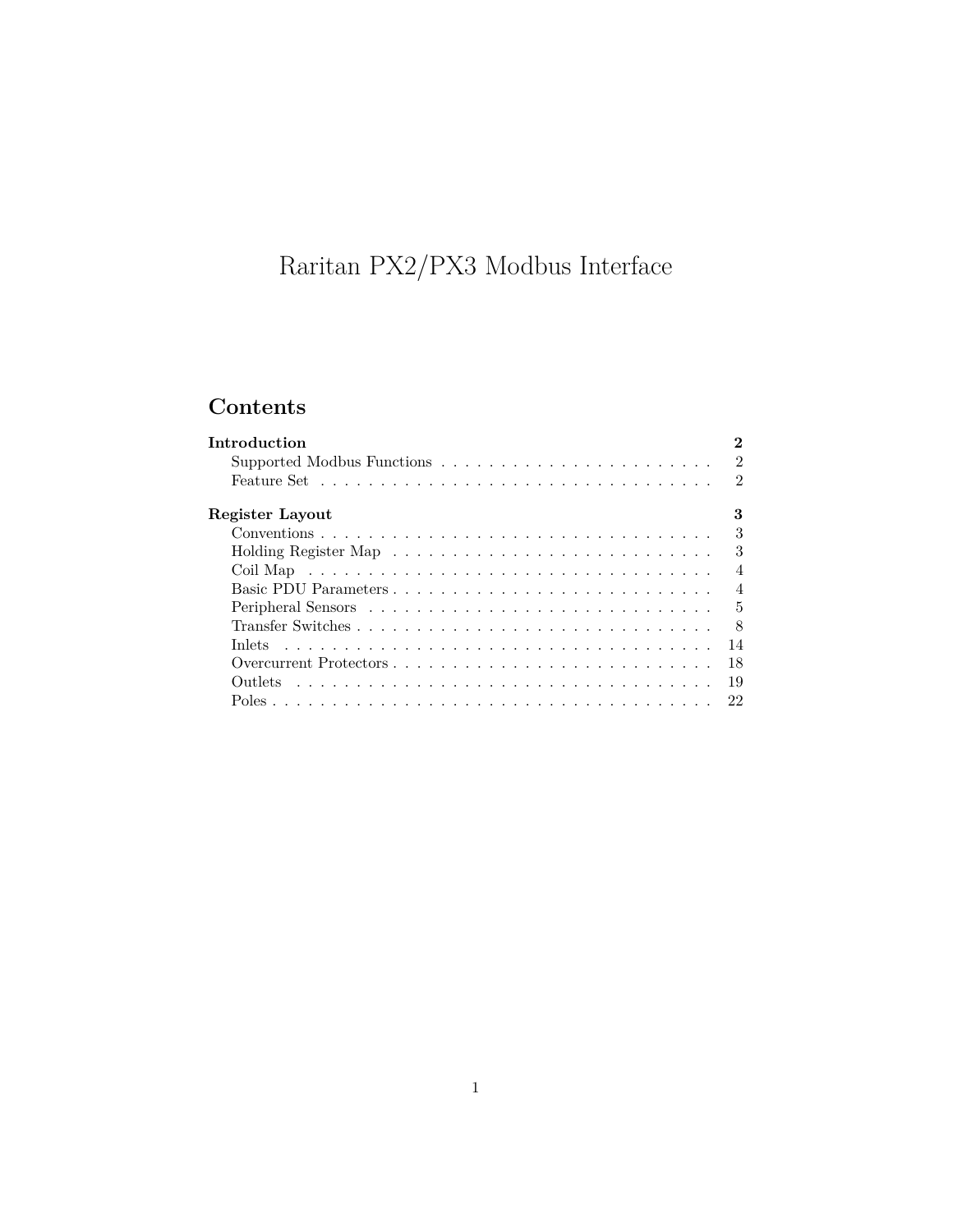## <span id="page-1-0"></span>**Introduction**

The PX2 device can act as a Modbus/TCP server. The Modbus service can be enabled in the Network Services section of the Device Settings menu in the web UI.

#### <span id="page-1-1"></span>**Supported Modbus Functions**

The following Modbus function codes are supported:

- General Commands:
	- **–** Read Device Identification (0x2b)
- Bit Access:
	- **–** Read Coils (0x01)
	- **–** Write Coils (0x05)
	- **–** Write Multiple Coils (0x0f)
- 16-bit Word Access:
	- **–** Read Holding Registers (0x03)
	- **–** Write Single Register (0x06)
	- **–** Write Multiple Registers (0x10)
	- **–** Mask Write Register (0x16)

#### <span id="page-1-2"></span>**Feature Set**

The following features of the PX2/PX3 are available via Modbus:

- Sensor readings for inlets and overcurrent protectors
- Outlet sensor readings (PX2-4K, PX2-5K, PX3-4K and PX3-5K series)
- Outlet control (PX2-2K, PX2-5K, PX3-2K, and PX3-5K series)
- Transfer switch status and control (PX3TS series)
- Peripheral sensor readings
- Peripheral actuator control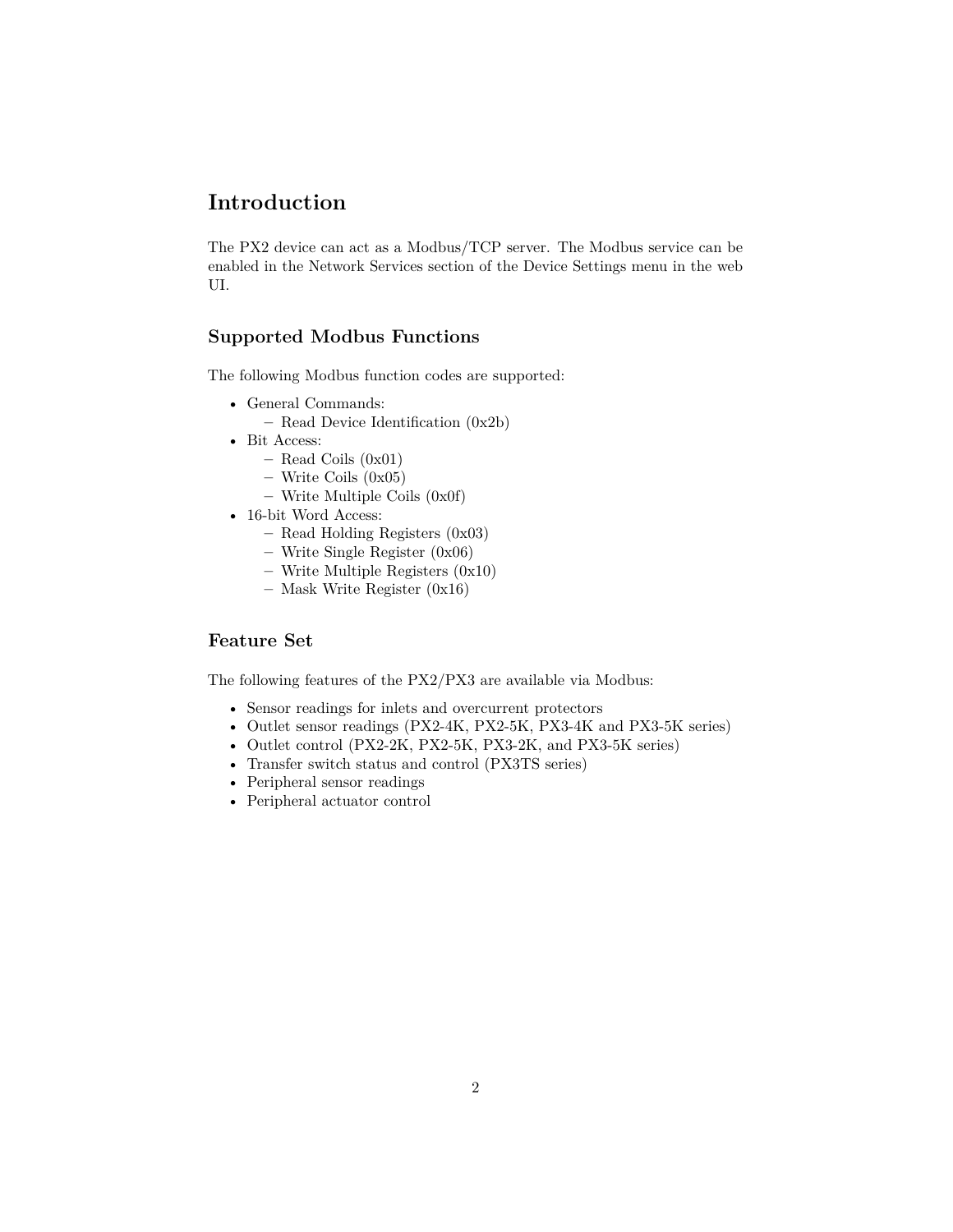## <span id="page-2-0"></span>**Register Layout**

#### <span id="page-2-1"></span>**Conventions**

- All register or coil addresses are hexadecimal, indicated by a 0x prefix.
- Data types which span multiple 16-bit registers are big-endian, i.e. the lowest register address contains the most significant bits.
- The following data types are supported for holding registers:
	- **–** Word: 16-bit unsigned integer
	- **–** DWord: 32-bit unsigned integer (two registers, big-endian)
	- **–** QWord: 64-bit unsigned integer (four registers, big-endian)
	- **–** Float: IEEE 32-bit floating point value (two registers, big-endian)
	- **–** Bit Mask: 16 individual bits
- The access flags column can have the following values:
	- **–** R: Read-only register
	- **–** W: Write-only register (writing triggers an action, always reads 0)
	- **–** R/W: Read-write register
- Reading a reserved register usually yields zero, but the meaning may change in future versions.
- Reserved bits in bit mask registers should always be written as 0.

#### <span id="page-2-2"></span>**Holding Register Map**

| Start                                                                        | $\rm{End}$                                                         | Function                                                                                                                                  | See Section                 |
|------------------------------------------------------------------------------|--------------------------------------------------------------------|-------------------------------------------------------------------------------------------------------------------------------------------|-----------------------------|
| 0x0000                                                                       | 0x0010                                                             | Basic parameters, PDU<br>layout                                                                                                           | <b>Basic PDU Parameters</b> |
| .<br>0x0800<br>0x0810                                                        | 0x080f<br>0x081f                                                   | Peripheral sensor 1<br>Peripheral sensor 2                                                                                                | Peripheral Sensors          |
| .<br>0x09f0                                                                  | 0x09ff                                                             | Peripheral sensor 32                                                                                                                      |                             |
| .<br>0x2000<br>0x2100                                                        | 0x20ff<br>0x21ff                                                   | Transfer switch 1<br>Transfer switch 2                                                                                                    | Transfer Switches           |
| .<br>0x2f00<br>0x3000<br>0x3040<br>0x3070<br>0x30a0<br>0x30d0<br>0x3100<br>. | 0x2fff<br>0x303f<br>0x306f<br>0x309f<br>0x30cf<br>0x30ff<br>0x31ff | Transfer switch 16<br>Inlet 1<br>Inlet 1 pole 1<br>Inlet 1 pole 2<br>In let $1$ pole $3$<br>In let 1 pole $4$<br>In let $2$ (incl. poles) | Inlets<br>Poles             |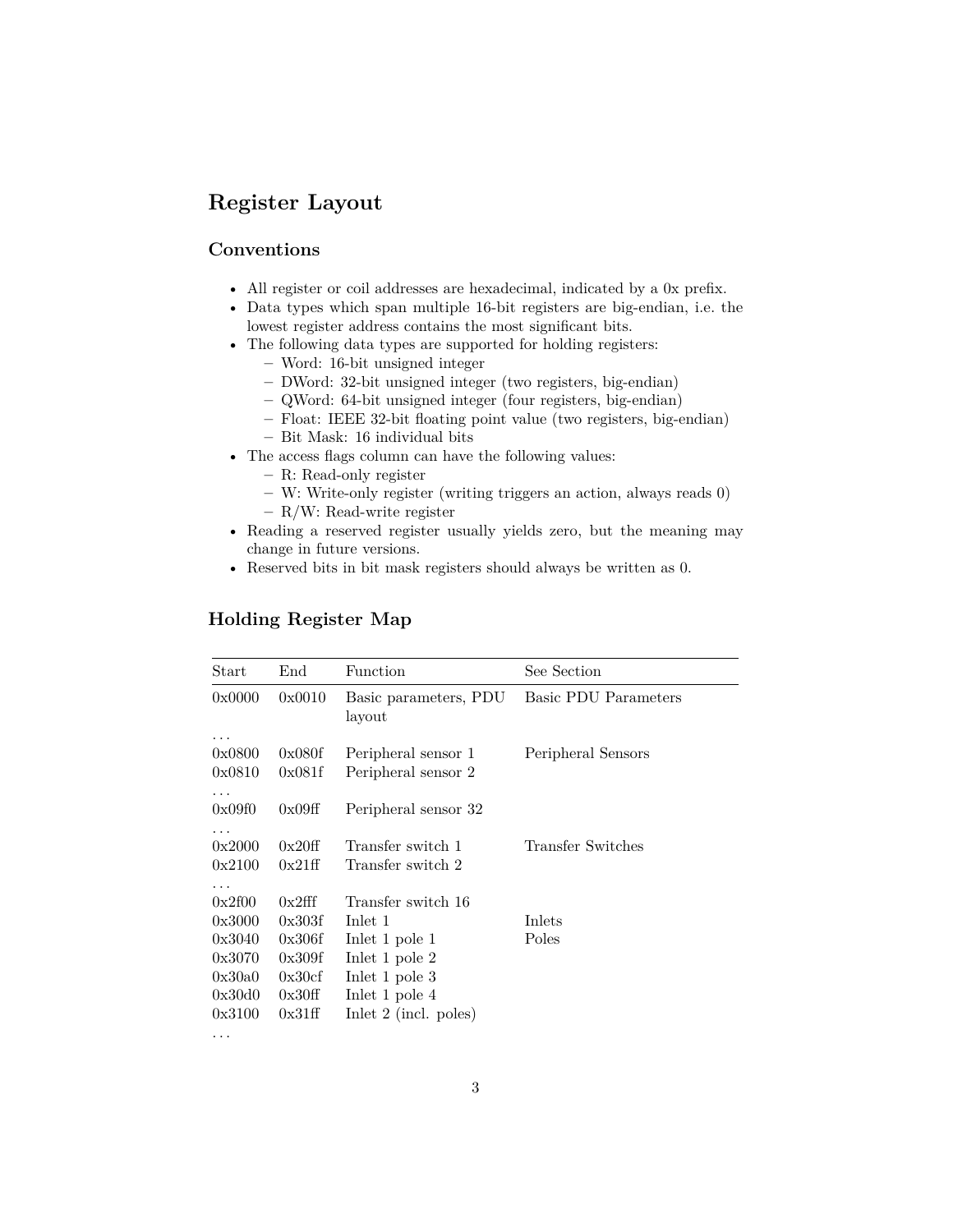| Start    | $\rm{End}$ | Function                 | See Section            |
|----------|------------|--------------------------|------------------------|
| 0x3f00   | 0x3fff     | Inlet $16$ (incl. poles) |                        |
| 0x4000   | 0x403f     | Overcurrent protector 1  | Overcurrent Protectors |
| 0x4040   | 0x406f     | OCP 1 pole 1             | Poles                  |
| 0x4070   | 0x409f     | OCP 1 pole 2             |                        |
| 0x40a0   | 0x40cf     | OCP 1 pole 3             |                        |
| 0x40d0   | 0x40ff     | OCP 1 pole 4             |                        |
| 0x4100   | 0x41ff     | $OCP 2$ (incl. poles)    |                        |
| $\cdots$ |            |                          |                        |
| 0x7f00   | 0x7fff     | $OCP 64$ (incl. poles)   |                        |
| 0x8000   | 0x80ff     | Outlet 1                 | Outlets                |
| 0x8040   | 0x806f     | Outlet 1 pole 1          | Poles                  |
| 0x8070   | 0x809f     | Outlet 1 pole 2          |                        |
| 0x80a0   | 0x80cf     | Outlet 1 pole 3          |                        |
| 0x80d0   | 0x80ff     | Outlet 1 pole 4          |                        |
| 0x8100   | 0x81ff     | Outlet 2 (incl. poles)   |                        |
| .        |            |                          |                        |
| 0xff00   | $0x$ ffff  | Outlet 128 (incl. poles) |                        |

## <span id="page-3-0"></span>**Coil Map**

| Coil Address          | Access     | Function                                                         |
|-----------------------|------------|------------------------------------------------------------------|
| 0x0000<br>0x0001      | R<br>R.    | Overcurrent protector 1 status<br>Overcurrent protector 2 status |
| .<br>0x003f           | R          | Overcurrent protector 64 status                                  |
| .<br>0x0100<br>0x0101 | R/W<br>R/W | Outlet 1 state<br>Outlet 2 state                                 |
| .<br>0x017f           | R/W        | Outlet 128 state                                                 |

## <span id="page-3-2"></span><span id="page-3-1"></span>**Basic PDU Parameters**

| Address | Type | Access | Parameter                                       |
|---------|------|--------|-------------------------------------------------|
| 0x0000  | Word | R.     | Register set version (8 bit major, 8 bit minor) |
| 0x0001  | Word | R.     | Number of inlets                                |
| 0x0002  | Word | R.     | Number of overcurrent protectors                |
| 0x0003  | Word | R.     | Number of outlets                               |
| 0x0004  | Word | R      | Number of transfer switches                     |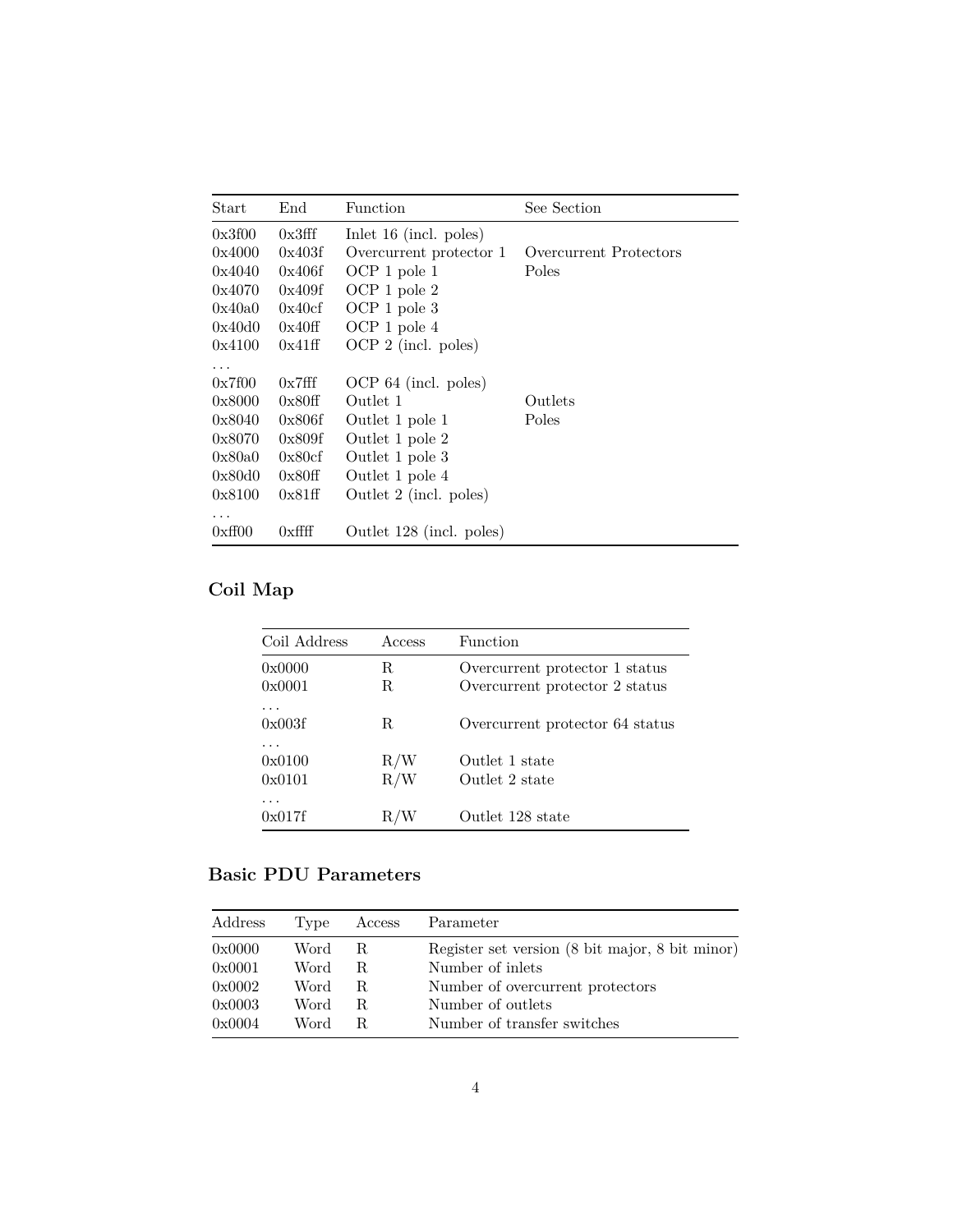## <span id="page-4-1"></span><span id="page-4-0"></span>**Peripheral Sensors**

- Up to 32 sensors, 16 holding registers each
- Base address  $(i = 0..31)$ : 0x0800 + i \* 0x0010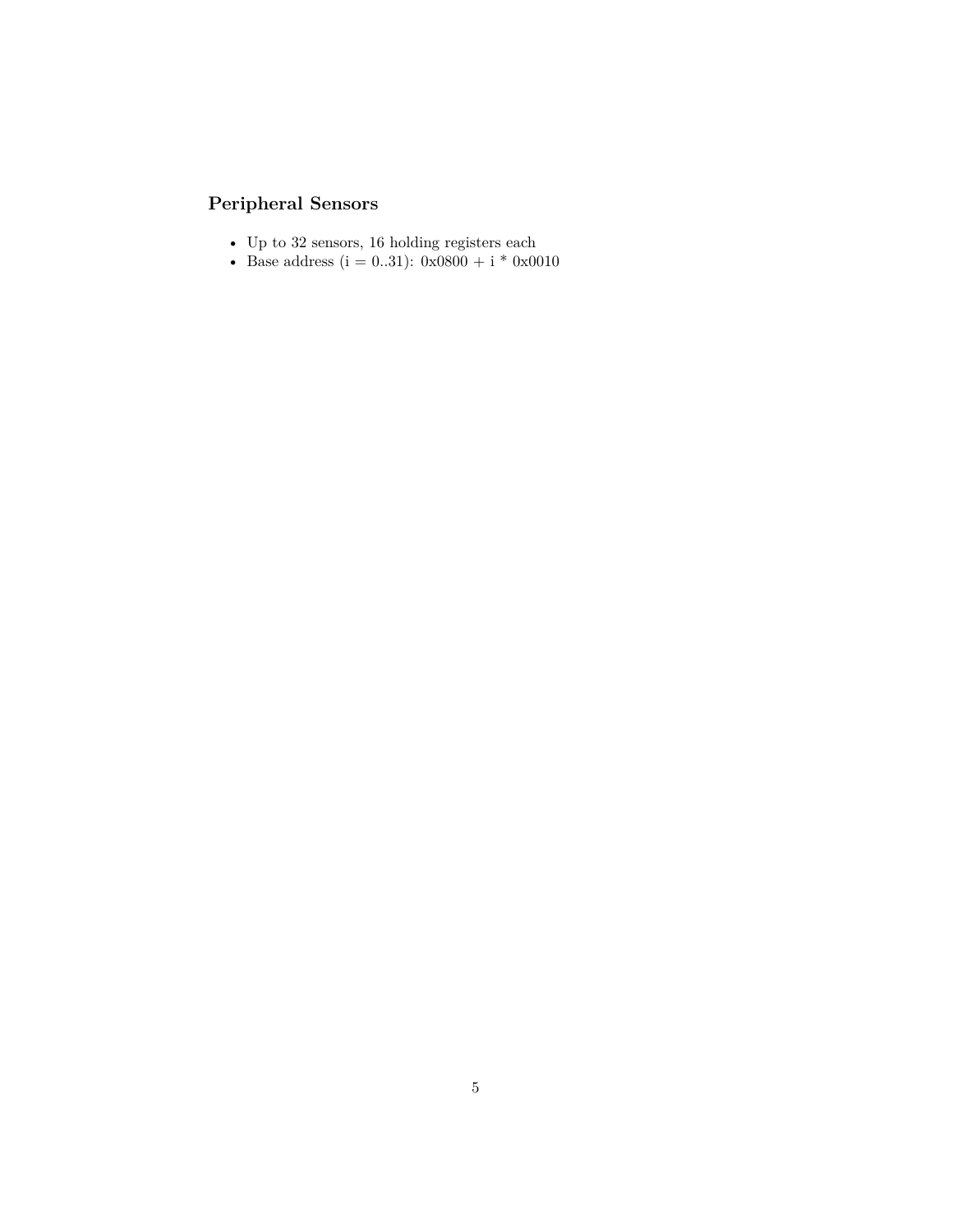| Offset | <b>Type</b> | Access      | Parameter                                |
|--------|-------------|-------------|------------------------------------------|
| 0x00   | Word        | $\mathbf R$ | Sensor type:                             |
|        |             |             | $\bullet$ 0:                             |
|        |             |             | unassigned                               |
|        |             |             | 1:<br>$\bullet$                          |
|        |             |             | Temperature                              |
|        |             |             | in degrees                               |
|        |             |             | Celsius                                  |
|        |             |             | • 2: Relative                            |
|        |             |             | humidity in                              |
|        |             |             | $\%$                                     |
|        |             |             | - 3: Air flow in                         |
|        |             |             | m/s                                      |
|        |             |             | $\bullet$ 4: Air                         |
|        |             |             | pressure in                              |
|        |             |             | $\rm Pa$                                 |
|        |             |             | 5: Contact<br>$\bullet$                  |
|        |             |             | closure $(0:$                            |
|        |             |             | $\text{off}, 1: \text{on}$               |
|        |             |             | $\bullet$ 6: Vibration                   |
|        |             |             | in ${\rm G}$                             |
|        |             |             | $\bullet$ 7: Water                       |
|        |             |             | $leak(0)$ :                              |
|        |             |             |                                          |
|        |             |             | normal, 1:                               |
|        |             |             | alarm)                                   |
|        |             |             | $\bullet$ 8: Smoke                       |
|        |             |             | $\text{detector } (0:$                   |
|        |             |             | normal, 1:                               |
|        |             |             | alarm)                                   |
|        |             |             | $\bullet$ 9: Ambient                     |
|        |             |             | light in lux                             |
|        |             |             | $\bullet$ 10: Dry                        |
|        |             |             | $\mathop{\mathrm{contact}}$              |
|        |             |             | $(\text{actuator}, 0)$ :                 |
|        |             |             | $\text{off}, 1: \text{on}$               |
|        |             |             | $\bullet$ 11: Magnetic                   |
|        |             |             | $\cot(\theta)$ :                         |
|        |             |             | $\text{off}, 1: \text{on}$               |
|        |             |             | $\bullet$ 12: Passive                    |
|        |             |             | $\ensuremath{\mathsf{IR}}\xspace$ motion |
|        |             |             | $\text{detector } (0:$                   |
|        |             |             | $\text{off}, 1: \text{on}$               |
|        |             |             | $\bullet$ 13: Tamper                     |
|        |             |             | $\text{detector } (0:$                   |
|        |             |             | normal, 1:                               |
|        |             |             | alarm)                                   |
|        |             |             | $\bullet$ 14: Powered                    |
|        |             | $\,6\,$     | dry contact                              |
|        |             |             | $(\text{actuator}, 0:$                   |
|        |             |             | $\text{off}, 1: \text{on}$               |
|        |             |             | $\bullet$ 15: Absolute                   |
|        |             |             | humidity in                              |
|        |             |             | $\rm g/m \char 93$                       |

• 16:

Acceleration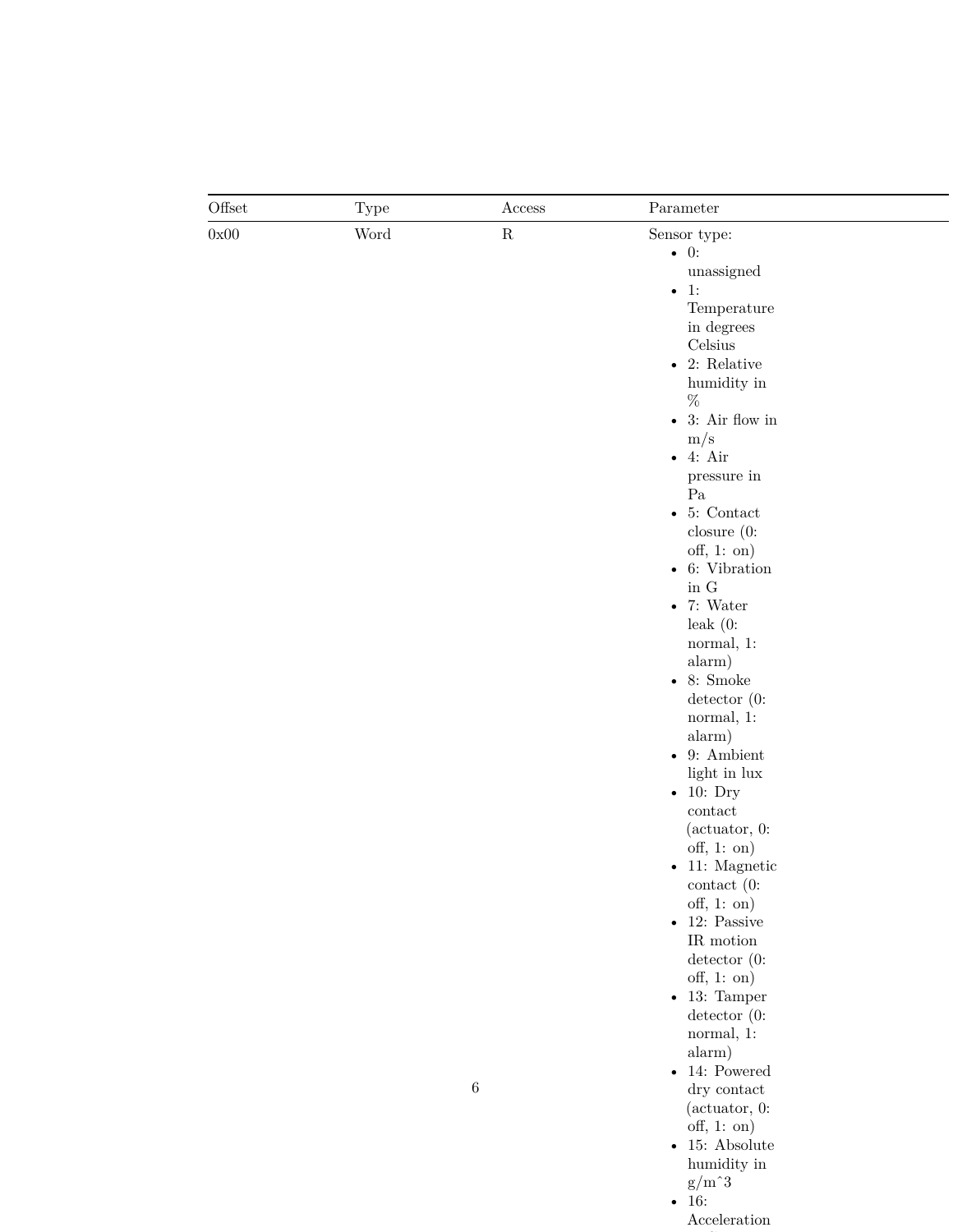| Offset            | Type  | Access | Parameter                                                     |
|-------------------|-------|--------|---------------------------------------------------------------|
| 0x01              | Word  | ĸ      | State (for discrete sensors)                                  |
| $0x02 - 0x03$     | Float |        | Sensor reading (for numerical sensors, see<br>above for unit) |
| 0x04<br>0x05~0x0f | Word  | R/W    | Actuator control<br>Reserved                                  |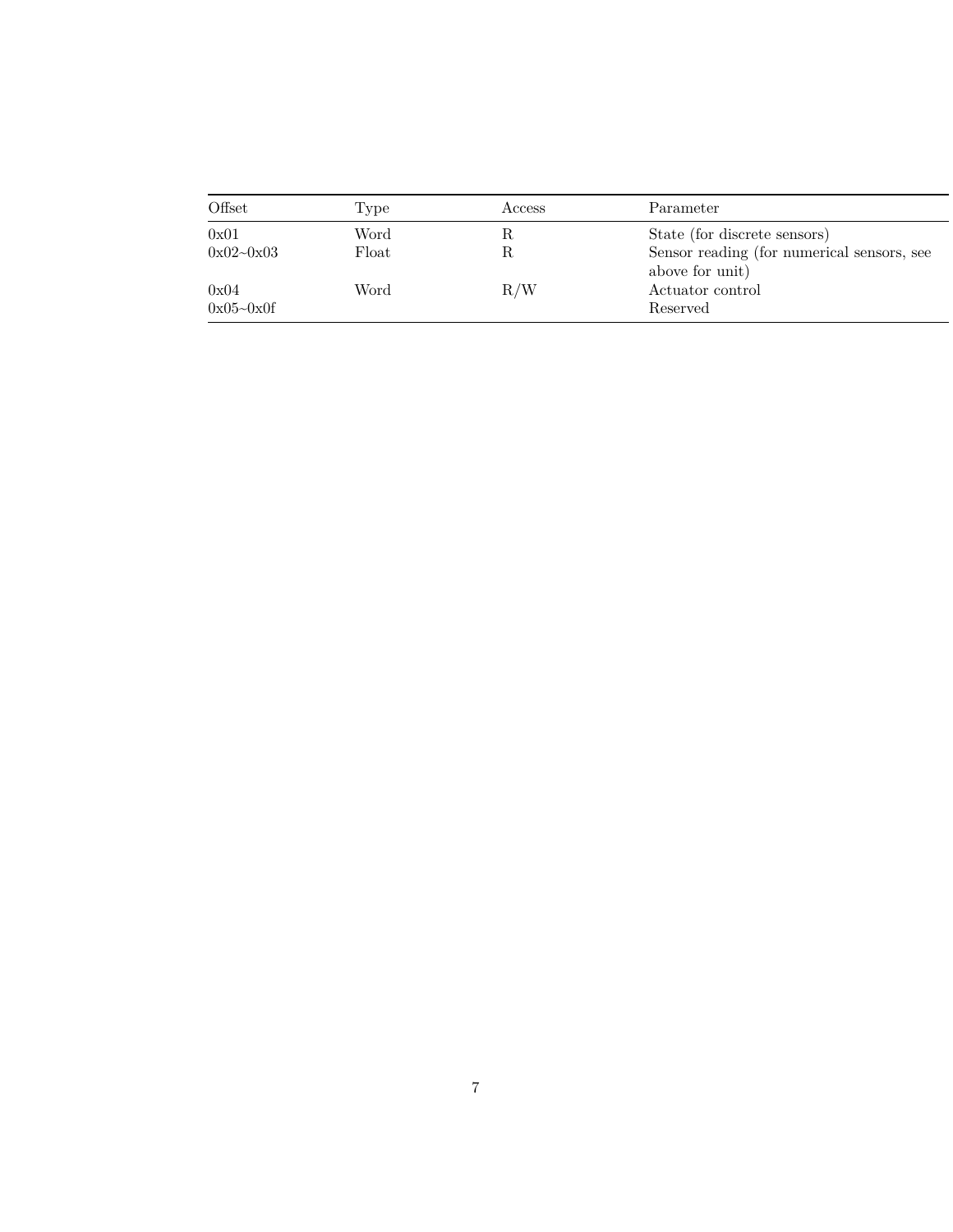### <span id="page-7-1"></span><span id="page-7-0"></span>**Transfer Switches**

- Up to 16 transfer switches, 256 holding registers each
- Base address  $(i = 0..15)$ : 0x2000 + i \* 0x0100

| Offset | Type                   | Access      | Parameter                       |  |
|--------|------------------------|-------------|---------------------------------|--|
| 0x00   | $\rm{Bit}$ $\rm{Mask}$ | $\mathbf R$ | Transfer switch<br>capabilities |  |
|        |                        |             | (supported                      |  |
|        |                        |             | sensors):                       |  |
|        |                        |             | $\bullet$ Bit 0: Inlet          |  |
|        |                        |             | voltage phase                   |  |
|        |                        |             | difference                      |  |
|        |                        |             | sensor                          |  |
|        |                        |             | $\bullet$ Bits 1~15:            |  |
|        |                        |             | Reserved                        |  |
| 0x01   | Word                   | ${\bf R}$   | Selected inlet:                 |  |
|        |                        |             | $\bullet$ 0: No active          |  |
|        |                        |             | $\operatorname{inlet}$          |  |
|        |                        |             | • 1: Inlet $1$                  |  |
|        |                        |             | $\bullet$ 2: Inlet 2            |  |
| 0x02   | Word                   | $\mathbf R$ | Preferred inlet:                |  |
|        |                        |             | $\bullet$ 1: Inlet 1            |  |
|        |                        |             | • 2: Inlet $2$                  |  |
| 0x03   | Word                   | W           | Transfer to inlet.              |  |
|        |                        |             | If the new inlet is             |  |
|        |                        |             | available, it will              |  |
|        |                        |             | become both active              |  |
|        |                        |             | and preferred.                  |  |
|        |                        |             | • Bits $0 - 30$ :               |  |
|        |                        |             | New active                      |  |
|        |                        |             | in let $(1 \text{ or } 2)$      |  |
|        |                        |             | $\bullet$ Bit 31: Force         |  |
|        |                        |             | switch even                     |  |
|        |                        |             | if the phase                    |  |
|        |                        |             | difference                      |  |
|        |                        |             | between the                     |  |
|        |                        |             | inlets is too                   |  |
|        |                        |             | large                           |  |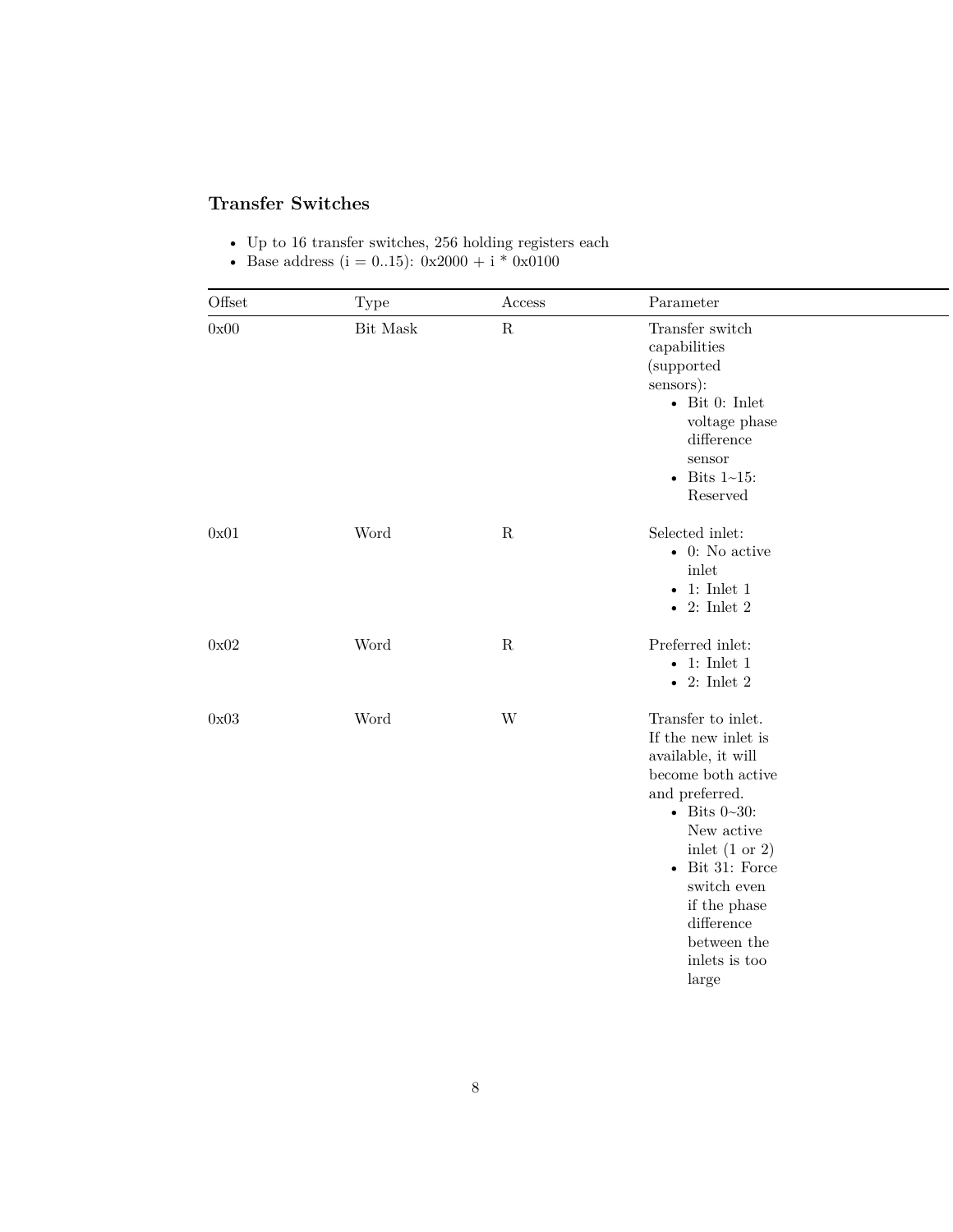| Offset                         | Type        | Access      | Parameter                                                                                                                                                                                                                                             |
|--------------------------------|-------------|-------------|-------------------------------------------------------------------------------------------------------------------------------------------------------------------------------------------------------------------------------------------------------|
| 0x04                           | Bit Mask    | ${\bf R}$   | Fault flags:<br>$\bullet$ Bit 0: Inlet<br>phases out of<br>sync<br>$\bullet$ Bit 1:<br>Overload<br>alarm<br>$\bullet$ Bits 2~15:<br>Reserved                                                                                                          |
| 0x05                           | Bit Mask    | ${\bf R}$   | Inlet 1 fault flags:<br>- Bit 0: $+12$ V<br>power supply<br>fault<br>$\bullet$ Bit 1: Fuse<br>blown<br>$\bullet$ Bit 2: MOV<br>surge<br>protector<br>fault<br>• Bit 3: Switch<br>open<br>• Bit 4: Switch<br>short<br>$\bullet$ Bits 5~15:<br>Reserved |
| 0x06                           | Bit<br>Mask | ${\bf R}$   | Inlet 2 fault flags (see above)                                                                                                                                                                                                                       |
| 0x07                           |             |             | Reserved                                                                                                                                                                                                                                              |
| $0x08 - 0x09$<br>$0x0a - 0x1f$ | Float       | $\mathbf R$ | Inlet voltage phase difference in degrees<br>Reserved                                                                                                                                                                                                 |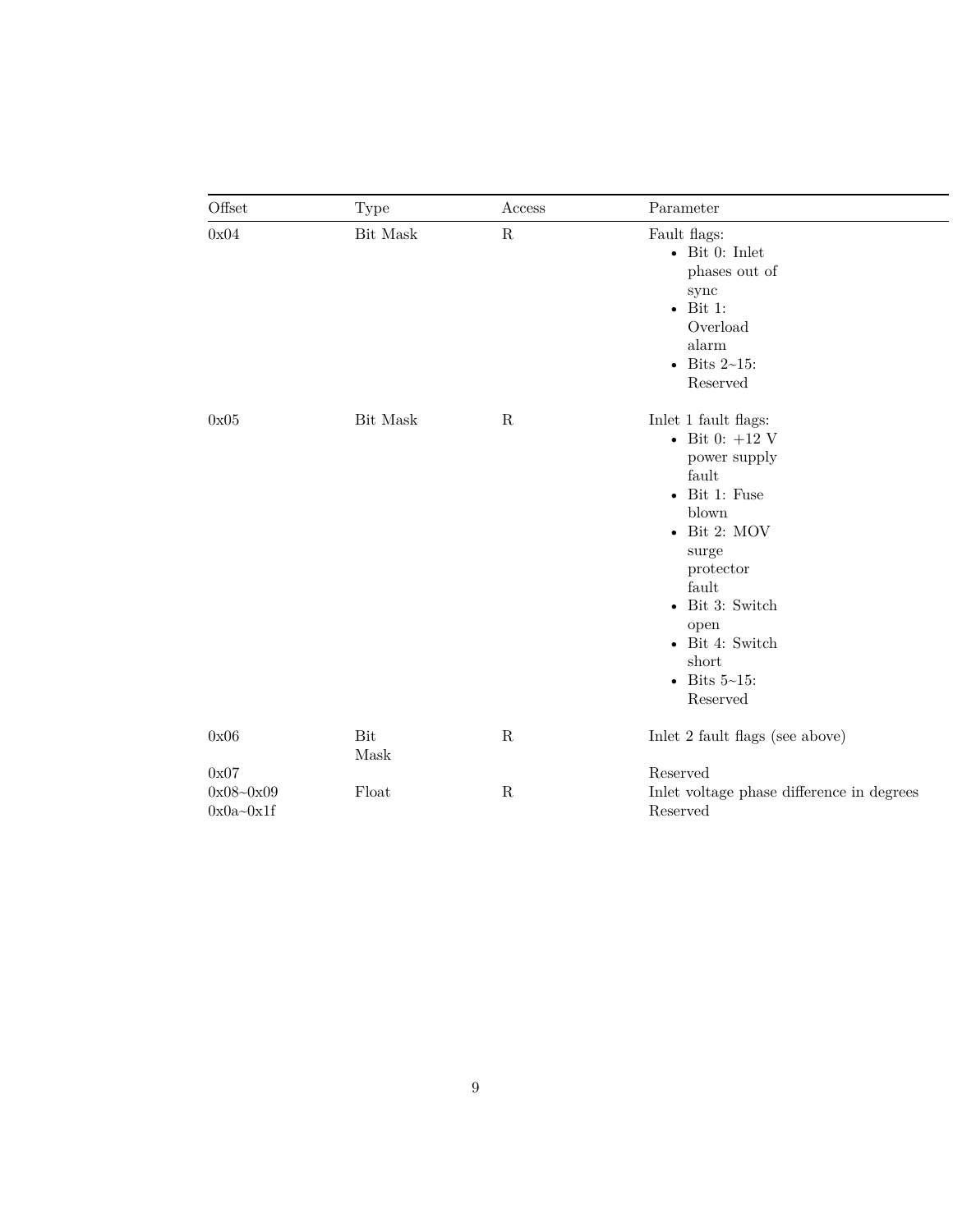| Offset       | <b>Type</b>      | Access     | Parameter                                                                                                                                                                                                                                                                                                                                                                   |
|--------------|------------------|------------|-----------------------------------------------------------------------------------------------------------------------------------------------------------------------------------------------------------------------------------------------------------------------------------------------------------------------------------------------------------------------------|
| 0x20         | Bit Mask         | R/W        | Transfer settings:<br>$\bullet$ Bit 0:<br>Enable<br>automatic<br>retransfer<br>Bit 1:<br>$\bullet$<br><b>Suppress</b><br>automatic<br>$retransfer$ on $\,$<br>phase sync<br>alarm<br>Bit 2:<br>$\bullet$<br>Enable<br>manual<br>transfer front<br>panel button<br>$\bullet$ Bits 3~15:<br>Reserved                                                                          |
| 0x21<br>0x22 | Word<br>Bit Mask | R/W<br>R/W | Automatic retransfer wait time in seconds<br>Inlet 1 enabled<br>voltage thresholds:<br>$\bullet$ Bit 0: Lower<br>critical<br>threshold<br>enabled<br>$\bullet$ Bit 1: Lower<br>warning<br>threshold<br>enabled<br>$\bullet$ Bit 2: Upper<br>warning<br>threshold<br>enabled<br>$\bullet$ Bit 3: Upper<br>critical<br>threshold<br>enabled<br>- Bits $4\sim15$ :<br>Reserved |
| $0x23$       | Word             | R/W        | Inlet 1 lower critical voltage threshold $(0.01)$<br>V)                                                                                                                                                                                                                                                                                                                     |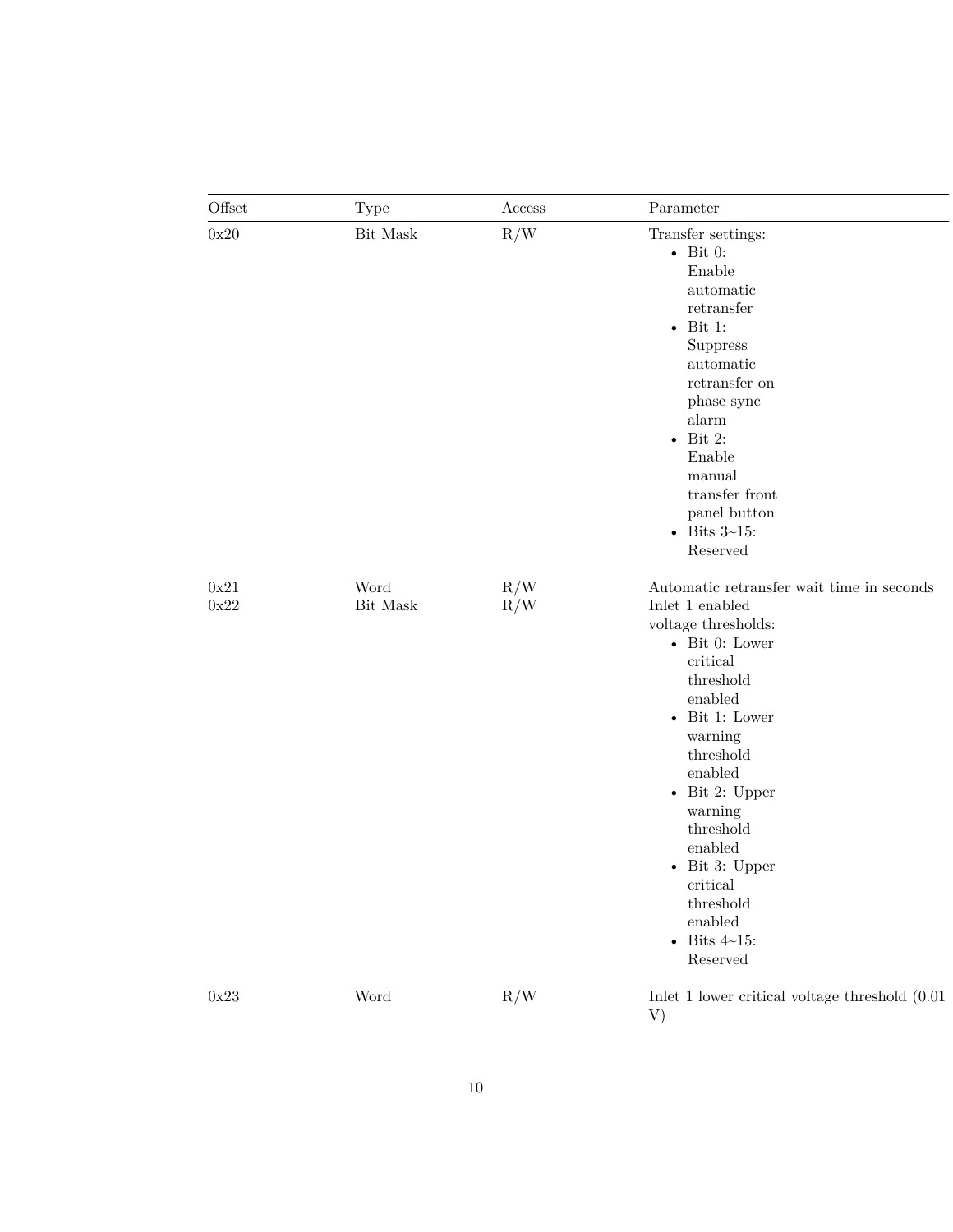| Offset | Type     | Access | Parameter                                                         |
|--------|----------|--------|-------------------------------------------------------------------|
| 0x24   | Word     | R/W    | Inlet $1$ lower warning voltage threshold $(0.01)$<br>V)          |
| 0x25   | Word     | R/W    | Inlet 1 upper warning voltage threshold $(0.01)$<br>V)            |
| 0x26   | Word     | R/W    | Inlet 1 upper critical voltage threshold $(0.01)$<br>V)           |
| 0x27   | Word     | R/W    | Inlet 1 voltage assertion timeout (seconds)                       |
| 0x28   | Word     | R/W    | Inlet 1 voltage deassertion hysteresis $(0.01)$<br>V)             |
| 0x29   | Bit Mask | R/W    | Inlet 1 enabled                                                   |
|        |          |        | frequency                                                         |
|        |          |        | thresholds:                                                       |
|        |          |        | $\bullet$ Bit 0: Lower                                            |
|        |          |        | critical                                                          |
|        |          |        | threshold                                                         |
|        |          |        | enabled                                                           |
|        |          |        | $\bullet$ Bit 1: Lower                                            |
|        |          |        | warning                                                           |
|        |          |        | threshold                                                         |
|        |          |        | enabled                                                           |
|        |          |        | $\bullet$ Bit 2: Upper                                            |
|        |          |        | warning                                                           |
|        |          |        | threshold                                                         |
|        |          |        | enabled                                                           |
|        |          |        | $\bullet$ Bit 3: Upper                                            |
|        |          |        | critical                                                          |
|        |          |        | threshold                                                         |
|        |          |        | enabled                                                           |
|        |          |        | Bits $4\negthinspace\negthinspace-15$ :                           |
|        |          |        | Reserved                                                          |
| 0x2a   | Word     | R/W    | Inlet 1 lower critical frequency threshold<br>$(0.01 \text{ Hz})$ |
| 0x2b   | Word     | R/W    | Inlet 1 lower warning frequency threshold                         |
|        |          |        | $(0.01 \text{ Hz})$                                               |
| 0x2c   | Word     | R/W    | Inlet 1 upper warning frequency threshold                         |
|        |          |        | $(0.01 \text{ Hz})$                                               |
| 0x2d   | Word     | R/W    | Inlet 1 upper critical frequency threshold                        |
|        |          |        | $(0.01 \text{ Hz})$                                               |
| 0x2e   | Word     | R/W    | Inlet 1 frequency assertion timeout (seconds)                     |
| 0x2f   | Word     | R/W    | Inlet 1 frequency deassertion hysteresis $(0.01)$                 |
|        |          |        | $\rm Hz)$                                                         |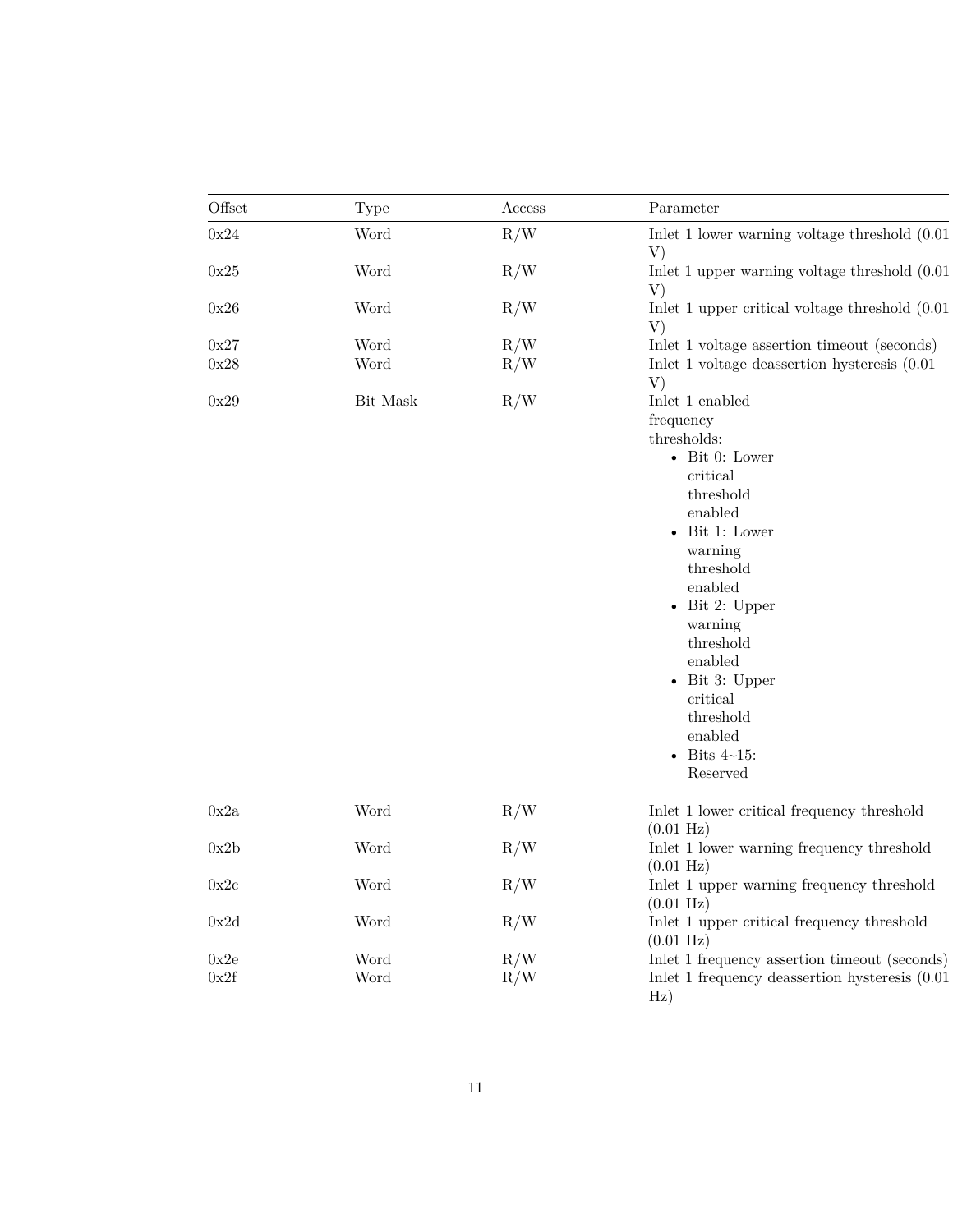| Offset       | Type         | Access     | Parameter                                                                                                                                                                                                                                                                                                                                              |
|--------------|--------------|------------|--------------------------------------------------------------------------------------------------------------------------------------------------------------------------------------------------------------------------------------------------------------------------------------------------------------------------------------------------------|
| 0x30         | Bit Mask     | R/W        | Inlet 2 enabled<br>voltage thresholds:<br>$\bullet$ Bit 0: Lower<br>critical<br>threshold<br>enabled<br>Bit 1: Lower<br>$\bullet$<br>warning<br>threshold<br>enabled<br>$\bullet$ Bit 2: Upper<br>warning<br>threshold<br>enabled<br>$\bullet$ Bit 3: Upper<br>critical<br>threshold<br>enabled<br>Bits $4\negthinspace\negthinspace-15$ :<br>Reserved |
| 0x31         | Word         | R/W        | Inlet 2 lower critical voltage threshold $(0.01)$<br>V)                                                                                                                                                                                                                                                                                                |
| 0x32         | Word         | R/W        | Inlet $2$ lower warning voltage threshold $(0.01)$<br>V)                                                                                                                                                                                                                                                                                               |
| 0x33         | Word         | R/W        | Inlet 2 upper warning voltage threshold (0.01)<br>V)                                                                                                                                                                                                                                                                                                   |
| 0x34         | Word         | R/W        | Inlet 2 upper critical voltage threshold $(0.01)$<br>V)                                                                                                                                                                                                                                                                                                |
| 0x35<br>0x36 | Word<br>Word | R/W<br>R/W | Inlet 2 voltage assertion timeout (seconds)<br>Inlet 2 voltage deassertion hysteresis $(0.01)$<br>V)                                                                                                                                                                                                                                                   |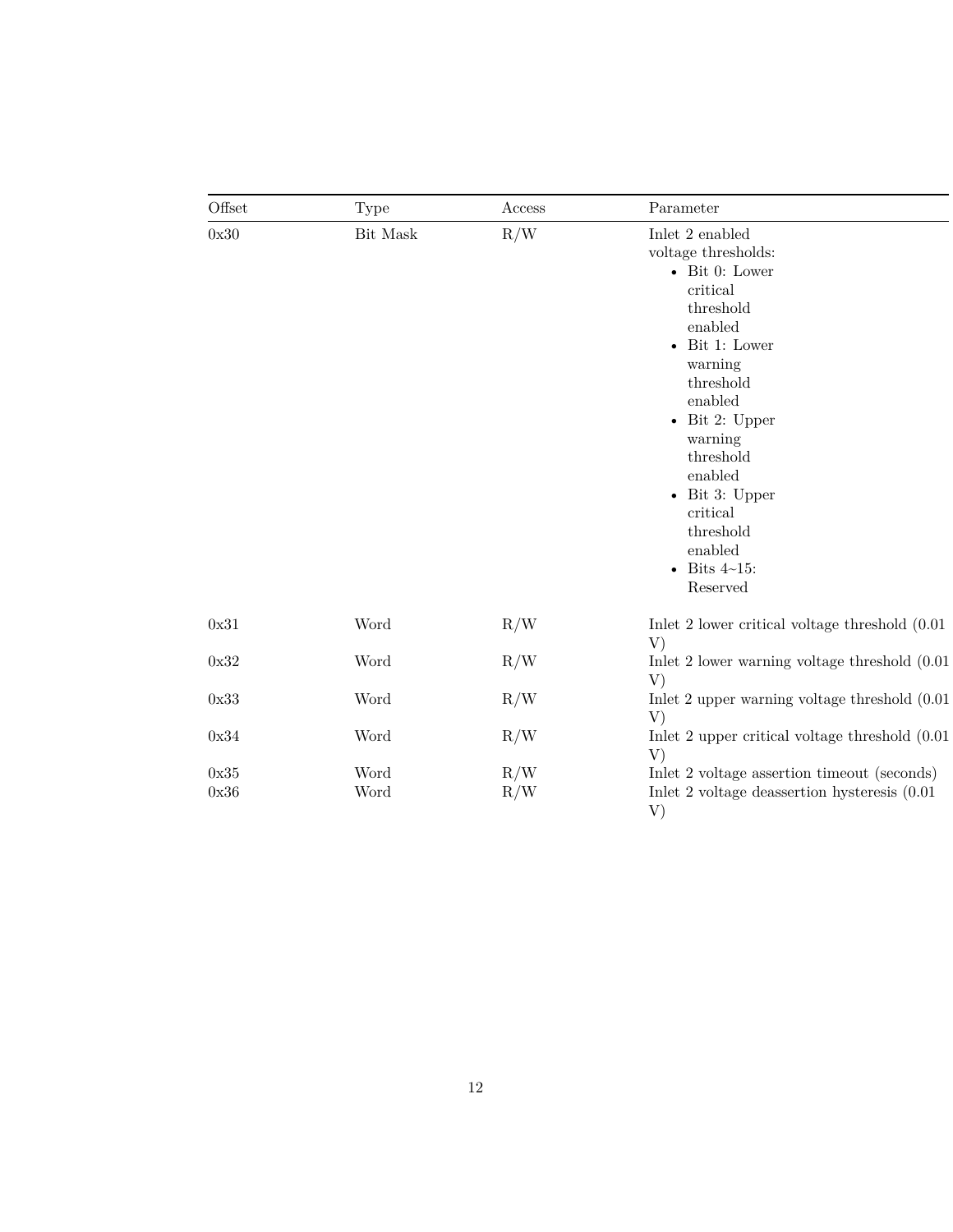| Offset      | Type     | Access | Parameter                                                                                                                                                                                                                                                                                                                     |
|-------------|----------|--------|-------------------------------------------------------------------------------------------------------------------------------------------------------------------------------------------------------------------------------------------------------------------------------------------------------------------------------|
| 0x37        | Bit Mask | R/W    | Inlet 2 enabled<br>frequency<br>thresholds:<br>- Bit 0: Lower<br>critical<br>threshold<br>enabled<br>$\bullet$ Bit 1: Lower<br>warning<br>threshold<br>enabled<br>$\bullet$ Bit 2: Upper<br>warning<br>threshold<br>enabled<br>$\bullet$ Bit 3: Upper<br>critical<br>threshold<br>enabled<br>$\bullet$ Bits 4~15:<br>Reserved |
| 0x38        | Word     | R/W    | Inlet 2 lower critical frequency threshold<br>$(0.01 \text{ Hz})$                                                                                                                                                                                                                                                             |
| 0x39        | Word     | R/W    | Inlet 2 lower warning frequency threshold<br>$(0.01 \text{ Hz})$                                                                                                                                                                                                                                                              |
| 0x3a        | Word     | R/W    | Inlet 2 upper warning frequency threshold<br>$(0.01 \text{ Hz})$                                                                                                                                                                                                                                                              |
| 0x3b        | Word     | R/W    | Inlet 2 upper critical frequency threshold<br>$(0.01 \text{ Hz})$                                                                                                                                                                                                                                                             |
| 0x3c        | Word     | R/W    | Inlet 2 frequency assertion timeout (seconds)                                                                                                                                                                                                                                                                                 |
| 0x3d        | Word     | R/W    | Inlet 2 frequency deassertion hysteresis (0.01)<br>Hz)                                                                                                                                                                                                                                                                        |
| $0x3e-0xff$ |          |        | Reserved                                                                                                                                                                                                                                                                                                                      |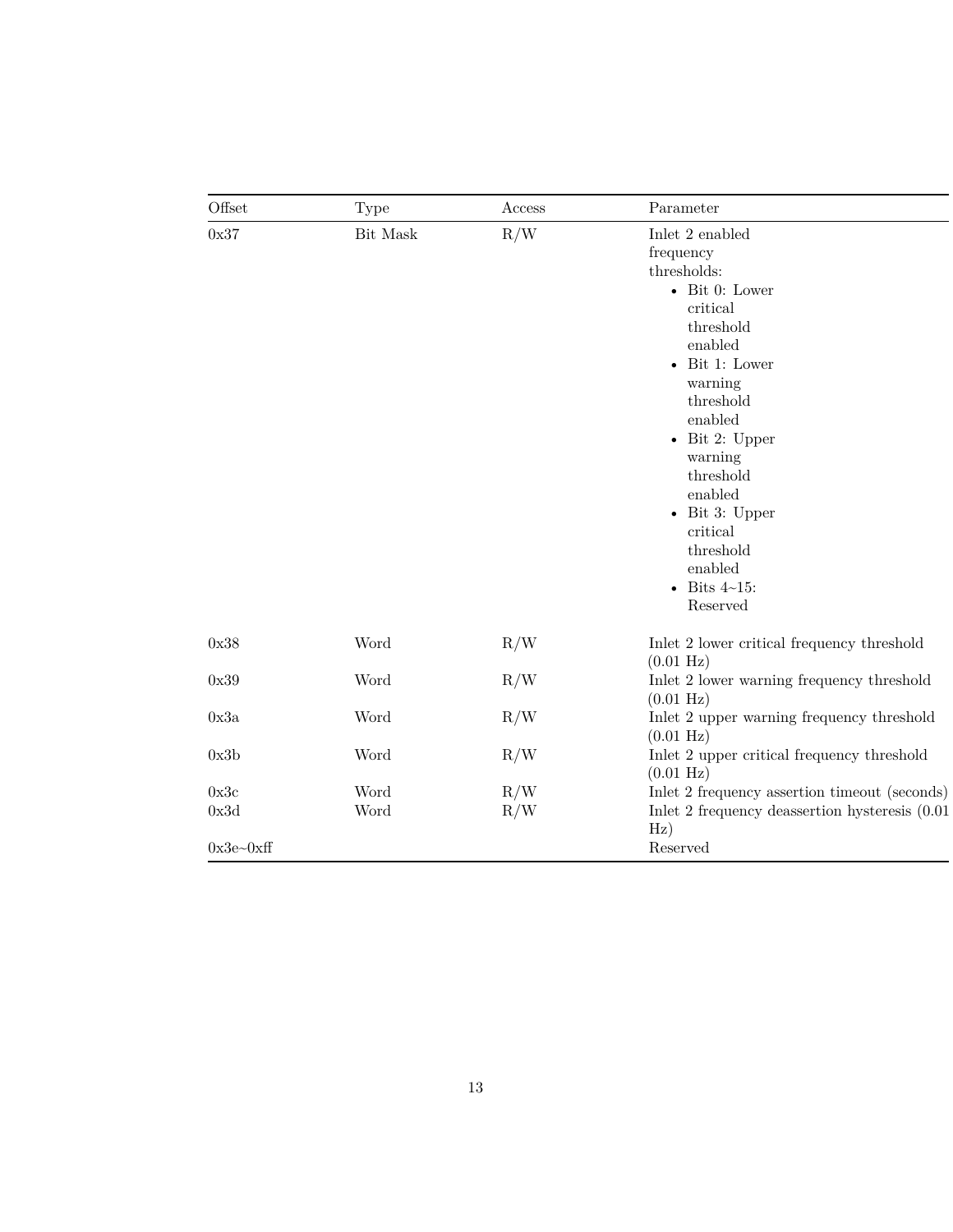### <span id="page-13-1"></span><span id="page-13-0"></span>**Inlets**

- $\bullet~$  Up to 16 inlets, 256 holding registers each
- Base address ( $i = 0..15$ ):  $0x3000 + i * 0x0100$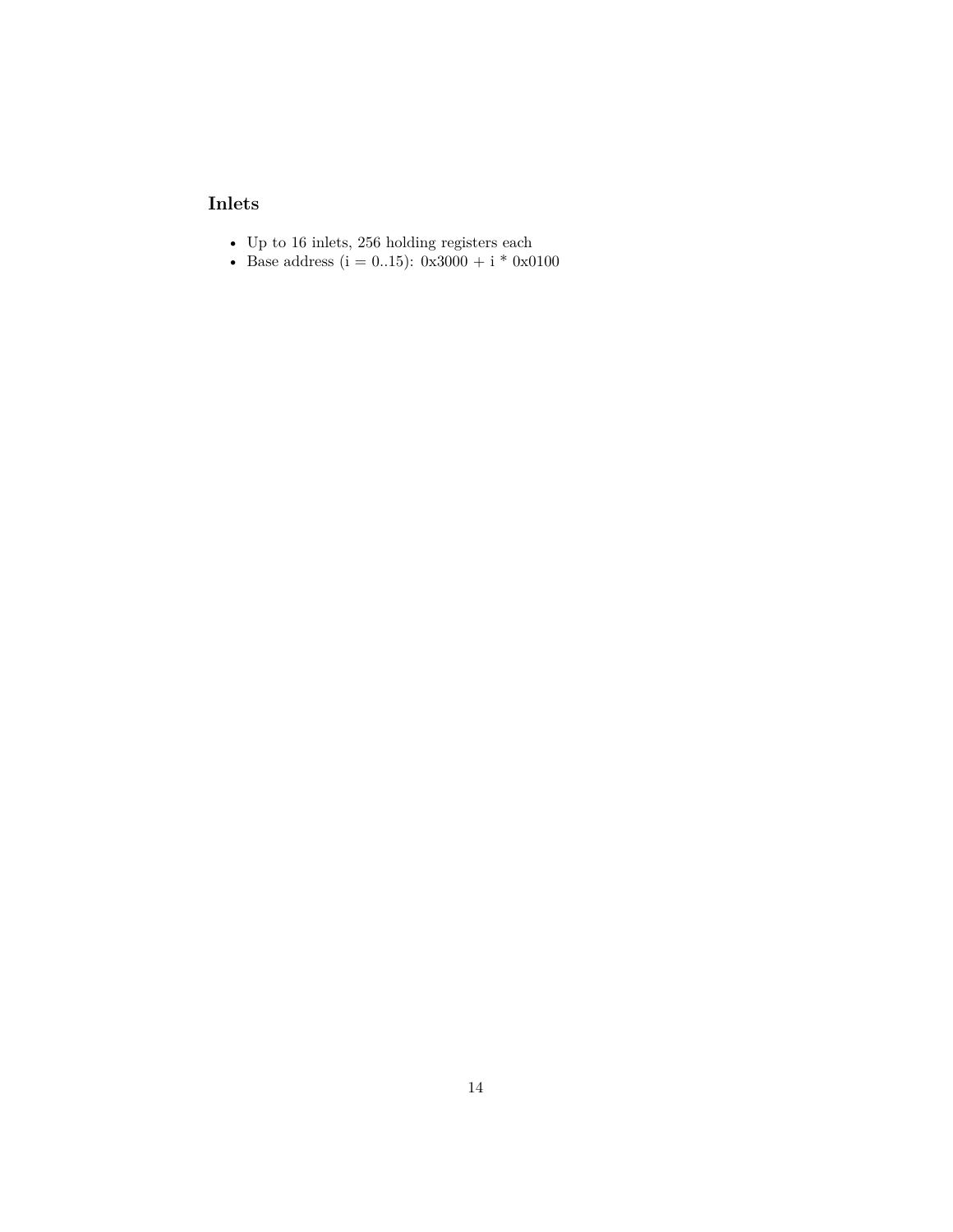|                | <b>Type</b>     | $\rm Access$ | Parameter                                                                                                                                                                                                                                                                                                                                                                                                                                                                                                                                                                                                                                                                                                                                         |
|----------------|-----------------|--------------|---------------------------------------------------------------------------------------------------------------------------------------------------------------------------------------------------------------------------------------------------------------------------------------------------------------------------------------------------------------------------------------------------------------------------------------------------------------------------------------------------------------------------------------------------------------------------------------------------------------------------------------------------------------------------------------------------------------------------------------------------|
| Offset<br>0x00 | $\rm{Bit~Mask}$ | ${\bf R}$    | Inlet capabilities<br>(supported<br>sensors):<br>- Bit 0: RMS<br>voltage<br>- Bit 1: $\mathrm{RMS}$<br>$\it current$<br>• Bits $2\text{-}3$ :<br>Reserved<br>$\bullet$ Bit 4:<br>Unbalanced<br>$\it current$<br>• Bit 5: Active<br>power<br>- Bit 6:<br>Apparent<br>power<br>$\bullet$ Bit 7: Power<br>factor<br>- Bit 8: Active<br>energy<br>$\operatorname{counter}$<br>$\bullet$ Bit 9:<br>Apparent<br>energy<br>$\operatorname{counter}$<br>- Bit 10:<br>Phase angle<br>- Bit 11: Line<br>frequency<br>$\bullet$ Bit 12:<br>Reactive<br>power<br>- Bit 13:<br>Reactive<br>$\operatorname{energy}$<br>$\operatorname{counter}$<br>$\bullet$ Bit 14:<br>Power<br>quality<br>- Bit 15: Surge<br>$\operatorname{protector}$<br>$_\mathrm{status}$ |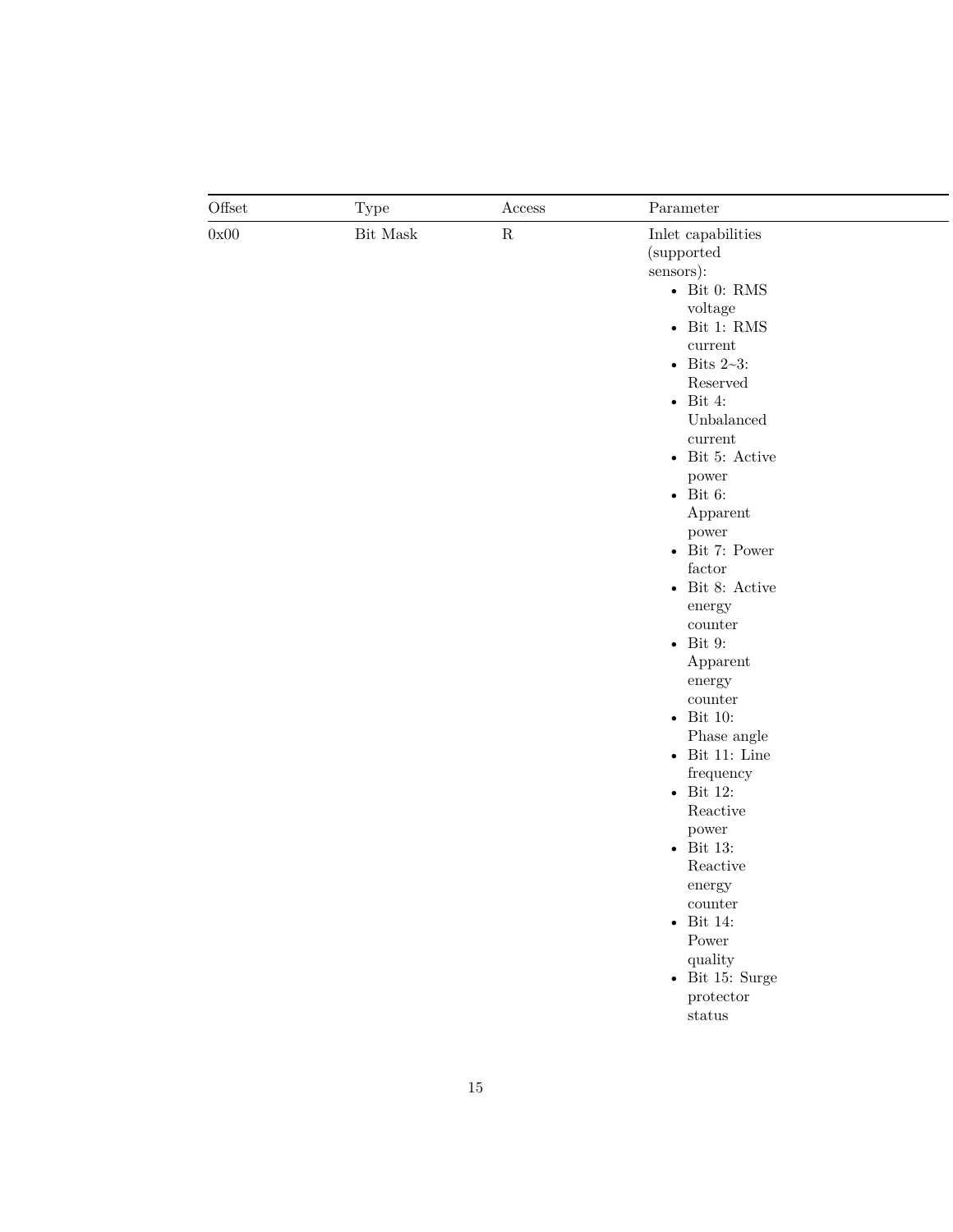| Offset        | Type     | Access      | Parameter                                  |
|---------------|----------|-------------|--------------------------------------------|
| 0x01          | Bit Mask | ${\bf R}$   | Inlet capabilities                         |
|               |          |             | (continued):                               |
|               |          |             | $\bullet$ Bit 0:                           |
|               |          |             | Residual                                   |
|               |          |             | current                                    |
|               |          |             | $\bullet$ Bit 1:                           |
|               |          |             | Residual DC                                |
|               |          |             | current                                    |
|               |          |             | • Bits $2 \sim 15$ :                       |
|               |          |             | Reserved                                   |
| 0x02          | Word     | $\mathbf R$ | Number of inlet poles                      |
| 0x03          | Word     | R           | Minimum voltage rating in V                |
| 0x04          | Word     | ${\bf R}$   | Maximum voltage rating in V                |
| 0x05          | Word     | R           | Current rating in A                        |
| $0x06 - 0x07$ |          |             | Reserved                                   |
| $0x08 - 0x09$ | Float    | $\mathbf R$ | RMS voltage reading in V                   |
| $0x0a-0x0b$   | Float    | $\mathbf R$ | RMS current reading in A                   |
| $0x0c-0x0f$   |          |             | Reserved                                   |
| $0x10 - 0x11$ | Float    | R           | Unbalanced current reading in $\%$         |
| $0x12 - 0x13$ | Float    | R           | Active power reading in W                  |
| $0x14 - 0x15$ | Float    | ${\bf R}$   | Apparent power reading in VA               |
| $0x16 - 0x17$ | Float    | ${\bf R}$   | Power factor reading (no unit)             |
| $0x18 - 0x1b$ | QWord    | $\mathbf R$ | Active energy counter in Wh                |
| $0x1c-0x1f$   | QWord    | ${\bf R}$   | Apparent energy counter in VAh             |
| $0x20 - 0x21$ | Float    | ${\bf R}$   | Phase angle between voltage and current in |
|               |          |             | degrees                                    |
| $0x22 - 0x23$ | Float    | R           | Line frequency reading in Hz               |
| $0x24 - 0x25$ | Float    | ${\bf R}$   | Reactive power reading in var              |
| $0x26 - 0x29$ | QWord    | ${\bf R}$   | Reactive energy counter in varh            |
| 0x2a          | Word     | ${\bf R}$   | Power quality:                             |
|               |          |             | $\bullet$ 0: Unknown                       |
|               |          |             | $\bullet$ 1: Normal                        |
|               |          |             | $\bullet$ 2: Warning                       |
|               |          |             | • 3: Critical                              |
| $0x2b-0x2f$   |          |             | Reserved                                   |
| 0x30          | Word     | $\mathbf R$ | Surge protector                            |
|               |          |             | status:                                    |
|               |          |             | $\bullet$ 0: OK                            |
|               |          |             | $\bullet$ 1: Alarm                         |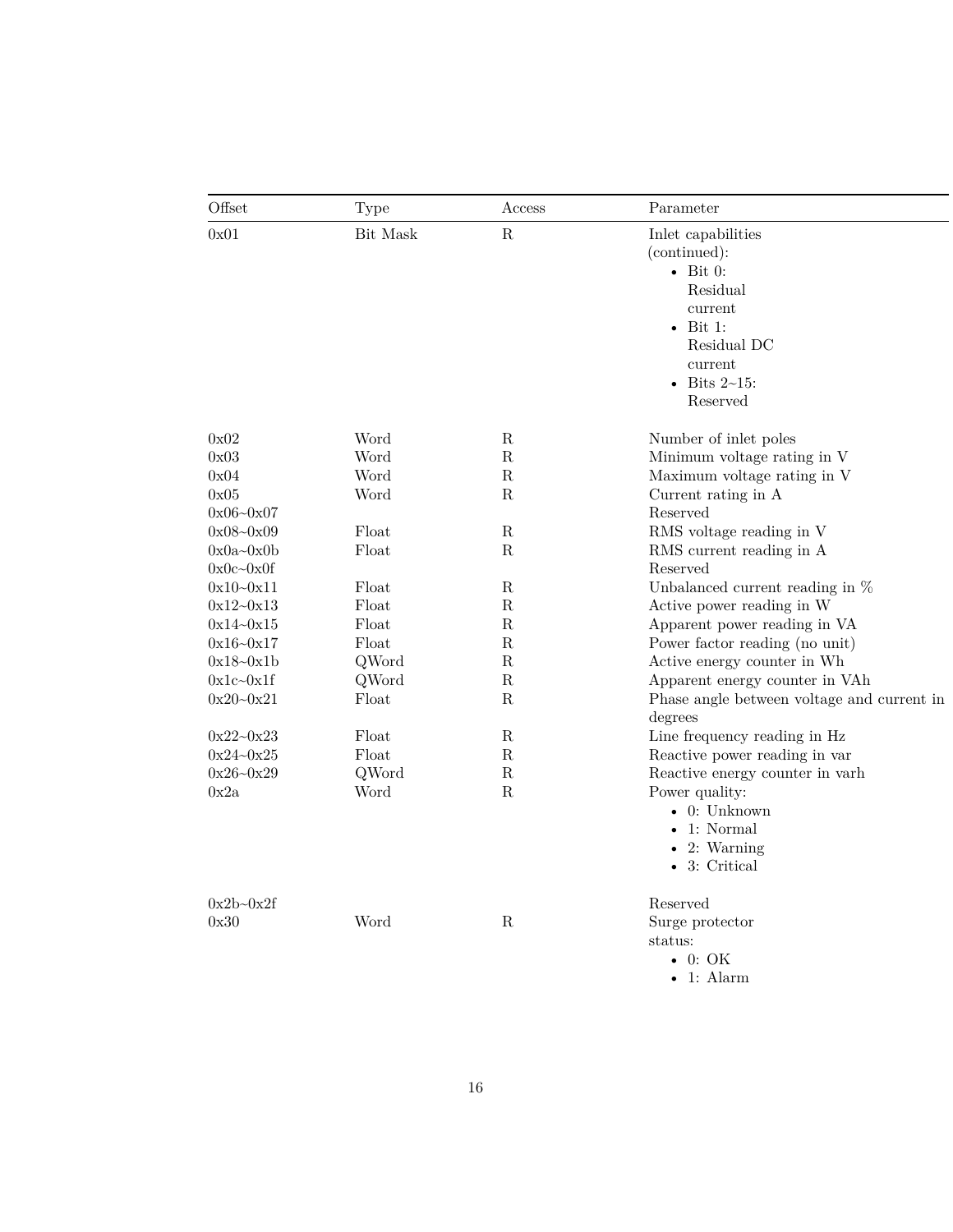| Offset                                                                                                          | Type           | Access                    | Parameter                                                                                                                                                             |
|-----------------------------------------------------------------------------------------------------------------|----------------|---------------------------|-----------------------------------------------------------------------------------------------------------------------------------------------------------------------|
| 0x31                                                                                                            | Word           | $\mathbf R$               | Residual current<br>status:<br>$\bullet$ 0: Unknown<br>$\bullet$ 1: Normal<br>$\bullet$ 2: Warning<br>• 3: Critical<br>$\bullet$ 4: Self-Test<br>$\bullet$ 5: Failure |
| $0x32 - 0x33$<br>$0x34 - 0x35$<br>$0x36 - 0x3f$<br>$0x40 - 0x6f$<br>$0x70 - 0x9f$<br>$0xa0-0xcf$<br>$0xd0-0xff$ | Float<br>Float | $\mathbf R$<br>$_{\rm R}$ | Residual current reading in A<br>Residual DC current reading in A<br>Reserved<br>Pole 1 (see section Poles)<br>Pole 2<br>Pole 3<br>Pole 4                             |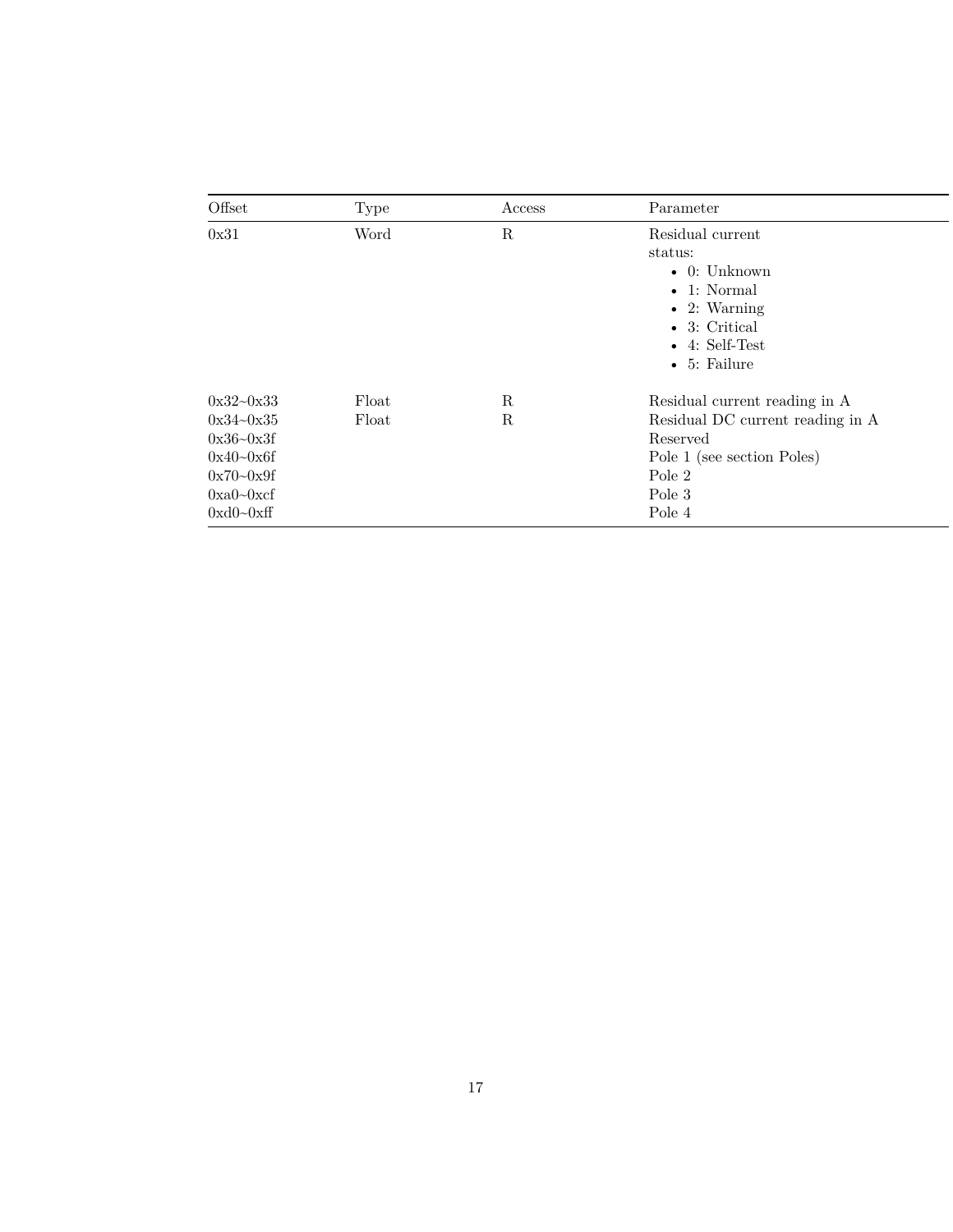### <span id="page-17-1"></span><span id="page-17-0"></span>**Overcurrent Protectors**

- $\bullet~$  Up to 64 overcurrent protectors, 256 holding registers each
- Base address ( $i = 0..63$ ): 0x4000 + i \* 0x0100
- Trip status is represented by coils  $0 \times 0000$  to  $0 \times 003f$  (0 = open, 1 = closed)

| Offset         | Type     | Access      | Parameter                                                                                                                                                                                                                   |
|----------------|----------|-------------|-----------------------------------------------------------------------------------------------------------------------------------------------------------------------------------------------------------------------------|
| 0x00           | Bit Mask | $\mathbf R$ | Capabilities<br>(supported<br>sensors):<br>$\bullet$ Bit 0:<br>Reserved<br>$\bullet$ Bit 1: RMS<br>current<br>$\bullet$ Bit 2: Peak<br>current<br>• Bits $3\text{-}14$ :<br>Reserved<br>$\bullet$ Bit 15: Trip<br>detection |
| 0x01<br>0x02   | Word     | ${\bf R}$   | Reserved<br>Number of overcurrent protector poles                                                                                                                                                                           |
| $0x03 - 0x04$  |          |             | Reserved                                                                                                                                                                                                                    |
| 0x05           | Word     | ${\bf R}$   | Current rating in A                                                                                                                                                                                                         |
| $0x06 - 0x09$  |          |             | Reserved                                                                                                                                                                                                                    |
| $0x0a-0x0b$    | Float    | R           | RMS current reading in A                                                                                                                                                                                                    |
| $0x0c - 0x0d$  | Float    | ${\bf R}$   | Peak current reading in A                                                                                                                                                                                                   |
| $0x0e^{-0x3f}$ |          |             | Reserved                                                                                                                                                                                                                    |
| $0x40 - 0x6f$  |          |             | Pole 1 (see section Poles)                                                                                                                                                                                                  |
| $0x70 - 0x9f$  |          |             | Pole 2                                                                                                                                                                                                                      |
| $0xa0-0xcf$    |          |             | Pole 3                                                                                                                                                                                                                      |
| $0xd0-0xff$    |          |             | Pole 4                                                                                                                                                                                                                      |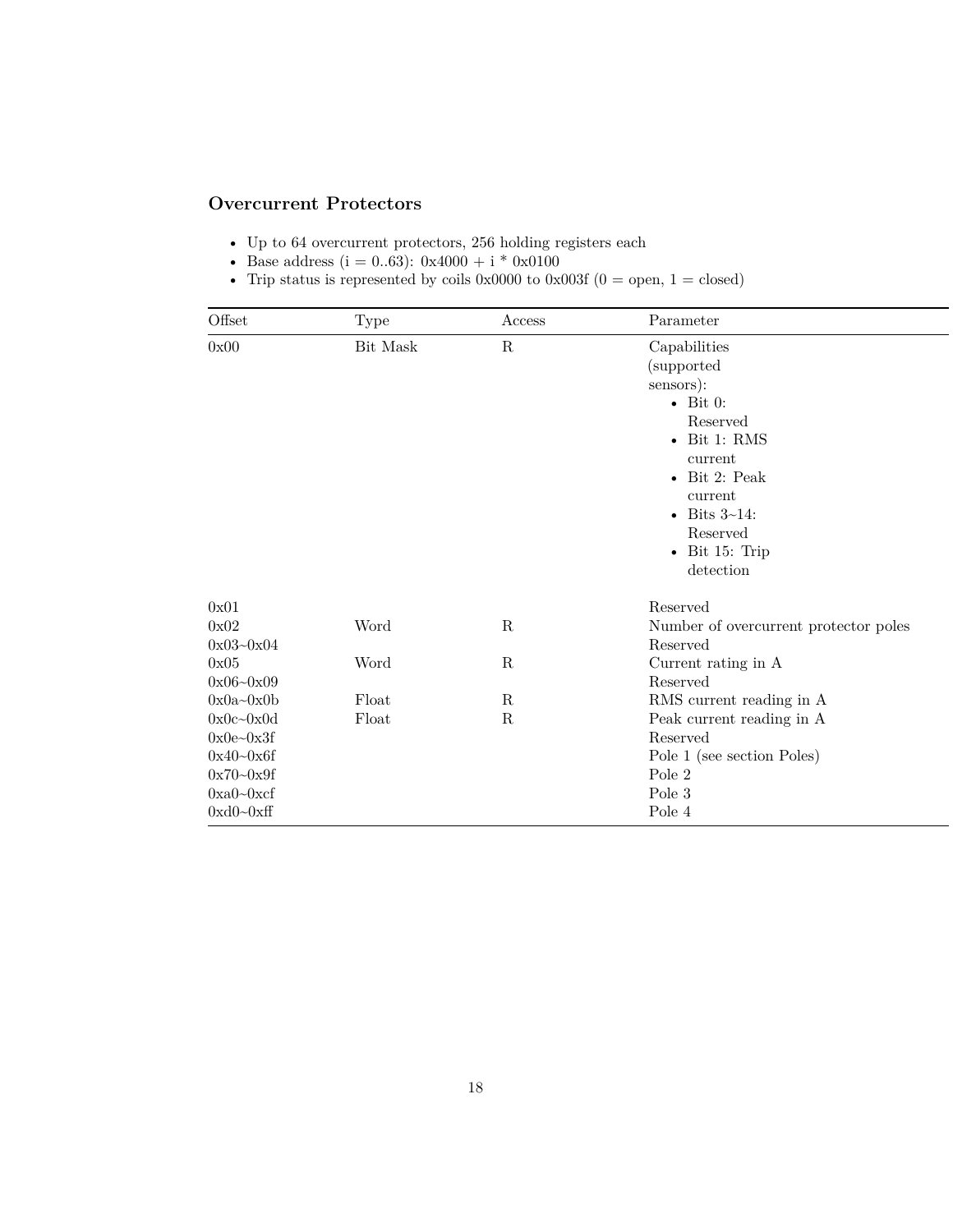#### <span id="page-18-1"></span><span id="page-18-0"></span>**Outlets**

- $\bullet~$  Up to 128 outlets, 256 holding registers each
- Base address ( $i = 0..127$ ):  $0x8000 + i * 0x0100$
- Outlet state (for switchable units) is controlled by coils  $0x0100$  to  $0x017\mathsf{f}$  $(0 = \text{off}, 1 = \text{on})$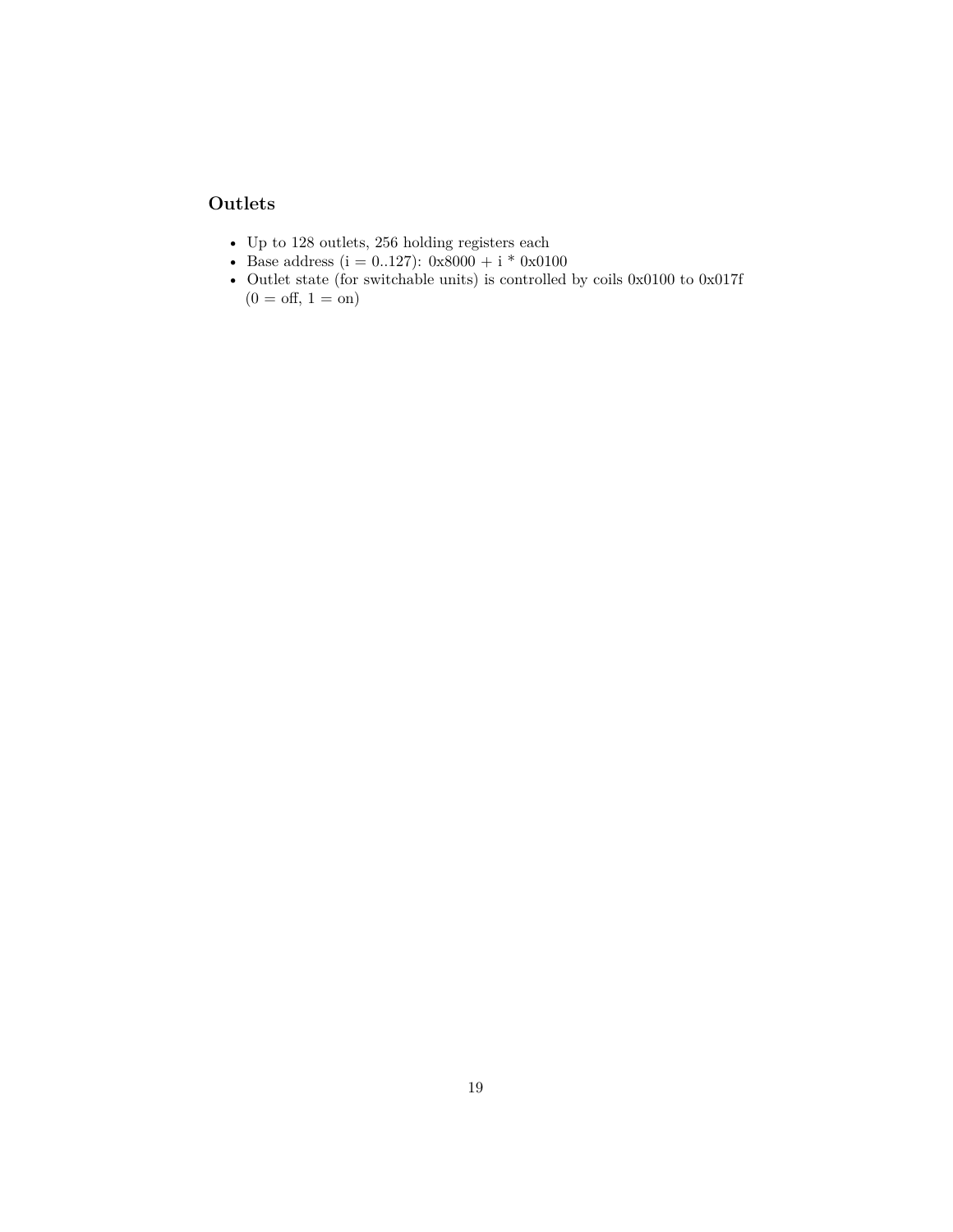| Offset<br>0x00 | <b>Type</b><br>Bit Mask | Access<br>${\bf R}$ | Parameter<br>Outlet capabilities<br>(supported)<br>sensors):<br>- Bit 0: RMS<br>voltage<br>- Bit 1: $\mathrm{RMS}$<br>$\it current$<br>• Bits $2\text{-}3$ :<br>Reserved<br>$\bullet$ Bit 4:<br>Unbalanced<br>$\it current$<br>$\bullet$ Bit 5: Active<br>power<br>- Bit 6:<br>Apparent<br>power<br>$\bullet$ Bit 7: Power<br>${\rm factor}$<br>- Bit 8: Active<br>energy<br>$\operatorname{counter}$<br>$\bullet$ Bit 9:<br>Apparent<br>energy<br>counter<br>- Bit 10:<br>Phase angle<br>- Bit 11: Line<br>frequency<br>$\bullet$ Bit 12:<br>Reactive<br>power<br>- Bit 13:<br>Reactive<br>$\operatorname{energy}$<br>counter<br>- Bit 14:<br>Reserved<br>- Bit 15:<br>$\operatorname{Outlet}$<br>$\,$ control $\,$ coil $\,$ |
|----------------|-------------------------|---------------------|--------------------------------------------------------------------------------------------------------------------------------------------------------------------------------------------------------------------------------------------------------------------------------------------------------------------------------------------------------------------------------------------------------------------------------------------------------------------------------------------------------------------------------------------------------------------------------------------------------------------------------------------------------------------------------------------------------------------------------|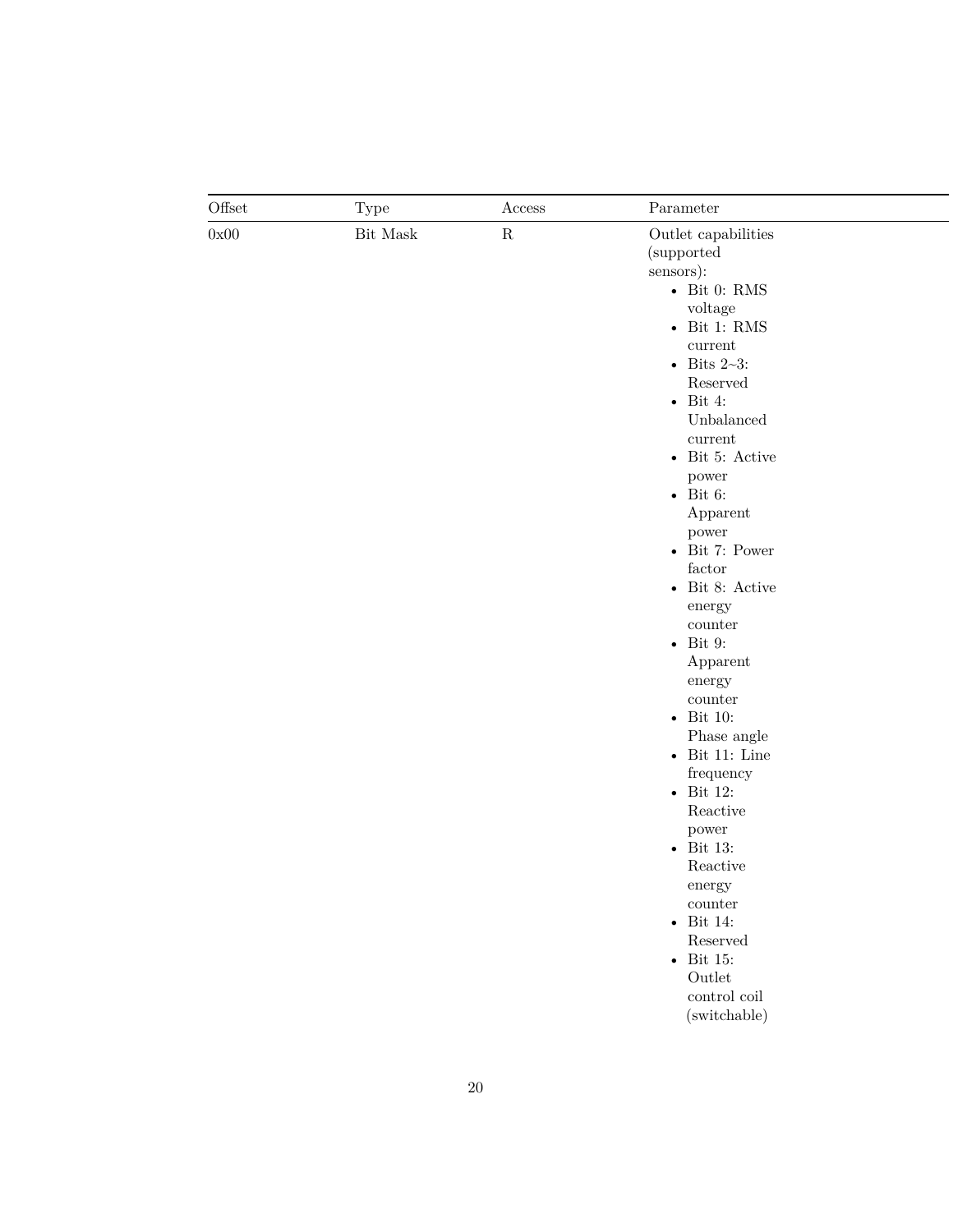| Offset          | <b>Type</b> | Access      | Parameter                                  |
|-----------------|-------------|-------------|--------------------------------------------|
| 0x01            |             |             | Reserved                                   |
| 0x02            | Word        | R           | Number of outlet poles                     |
| 0x03            | Word        | R           | Minimum voltage rating in V                |
| 0x04            | Word        | $\mathbf R$ | Maximum voltage rating in V                |
| 0x05            | Word        | $\mathbf R$ | Current rating in A                        |
| $0x06 - 0x07$   |             |             | Reserved                                   |
| $0x08 - 0x09$   | Float       | R           | RMS voltage reading in V                   |
| $0x0a-0x0b$     | Float       | $\mathbf R$ | RMS current reading in A                   |
| $0x0c - 0x0f$   |             |             | Reserved                                   |
| $0x10 - 0x11$   | Float       | $\mathbf R$ | Unbalanced current reading in $%$          |
| $0x12 - 0x13$   | Float       | R           | Active power reading in W                  |
| $0x14 - 0x15$   | Float       | R           | Apparent power reading in VA               |
| $0x16 - 0x17$   | Float       | R           | Power factor reading (no unit)             |
| $0x18 - 0x1b$   | QWord       | $\mathbf R$ | Active energy counter in Wh                |
| $0x1c-0x1f$     | QWord       | R           | Apparent energy counter in VAh             |
| $0x20 - 0x21$   | Float       | R           | Phase angle between voltage and current in |
|                 |             |             | degrees                                    |
| $0x22 - 0x23$   | Float       | $\mathbf R$ | Line frequency reading in Hz               |
| $0x24 - 0x25$   | Float       | R           | Reactive power reading in var              |
| $0x26 - 0x29$   | QWord       | $\mathbf R$ | Reactive energy counter in varh            |
| $0x2a - 0x3f$   |             |             | Reserved                                   |
| $0x40 - 0x6f$   |             |             | Pole 1 (see section Poles)                 |
| $0x70 - 0x9f$   |             |             | Pole 2                                     |
| $0xa0-0xcf$     |             |             | Pole 3                                     |
| $0xd0$ ~ $0xff$ |             |             | Pole 4                                     |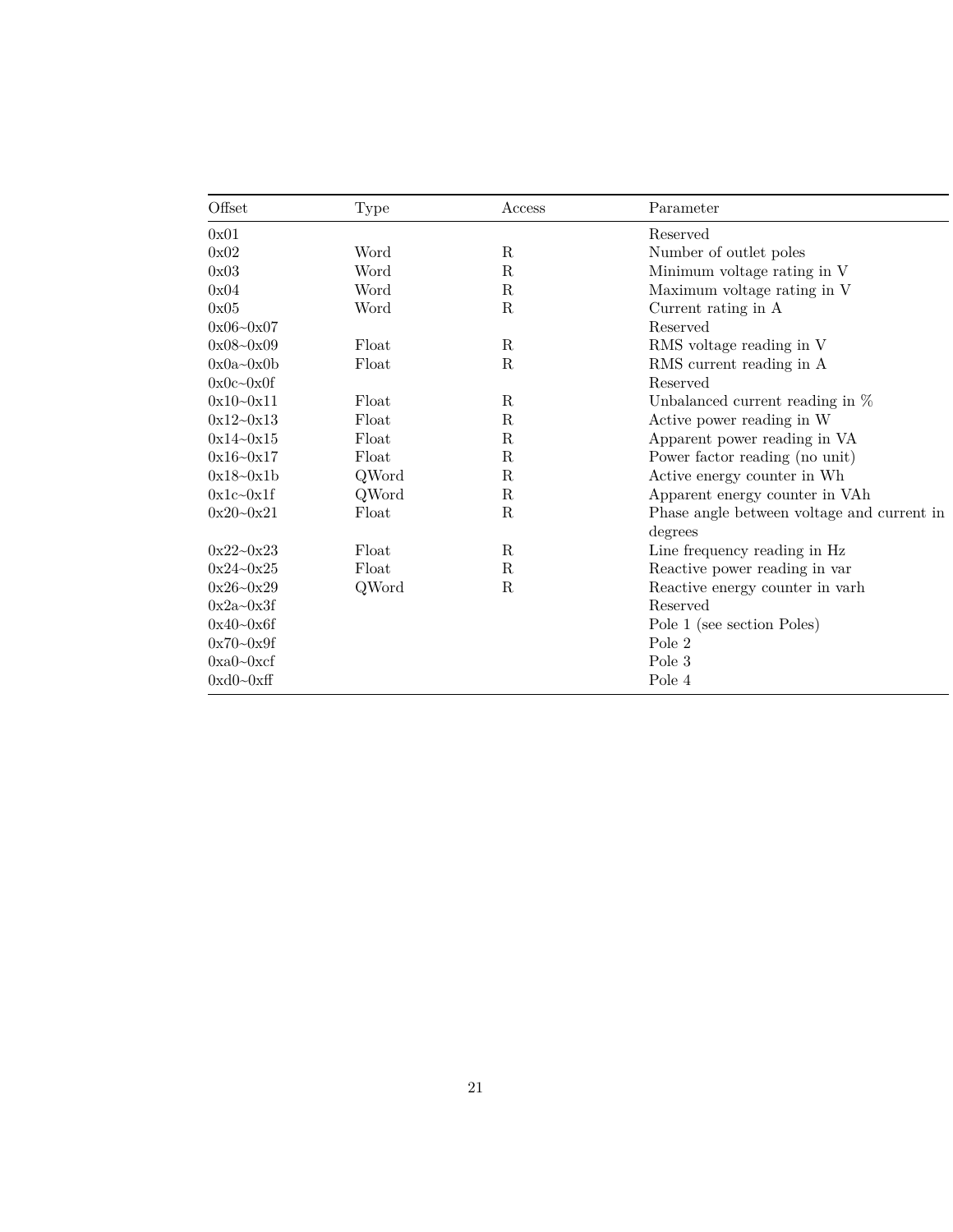#### <span id="page-21-1"></span><span id="page-21-0"></span>**Poles**

- Embedded into the register space of inlets, overcurrent protectors and outlets
- The number of poles depends on the pole count register at offset 0x02
- Base addresses for inlet i pole blocks  $(i=0..15)$ :
	- **–** Pole count: 0x3002 + i \* 0x0100
	- **–** Pole 1: 0x3040 + i \* 0x0100
	- **–** Pole 2: 0x3070 + i \* 0x0100
	- **–** Pole 3: 0x30a0 + i \* 0x0100
	- **–** Pole 4: 0x30d0 + i \* 0x0100
- Base addresses for overcurrent protector i pole blocks  $(i=0..63)$ :
	- **–** Pole count: 0x4002 + i \* 0x0100
	- **–** Pole 1: 0x4040 + i \* 0x0100
	- **–** Pole 2: 0x4070 + i \* 0x0100
	- **–** Pole 3: 0x40a0 + i \* 0x0100
	- **–** Pole 4: 0x40d0 + i \* 0x0100
- Base addresses for outlet i pole blocks  $(i=0..127)$ :
	- **–** Pole count: 0x8002 + i \* 0x0100
	- **–** Pole 1: 0x8040 + i \* 0x0100
	- **–** Pole 2: 0x8070 + i \* 0x0100
	- **–** Pole 3: 0x80a0 + i \* 0x0100
	- **–** Pole 4: 0x80d0 + i \* 0x0100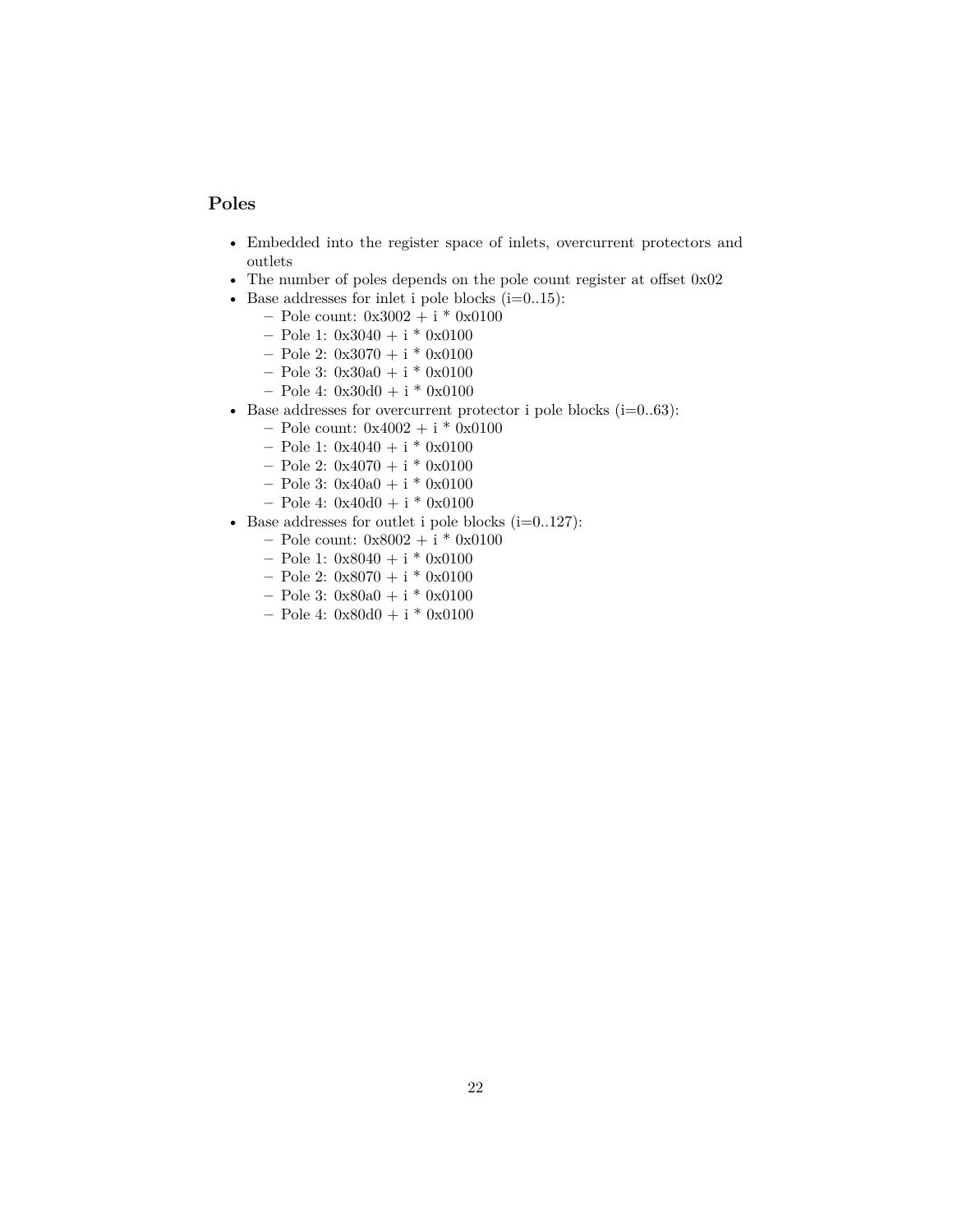| Offset        | <b>Type</b>   | Access    | Parameter                        |
|---------------|---------------|-----------|----------------------------------|
| 0x00          | Bit Mask      | ${\bf R}$ | Pole capabilities                |
|               |               |           | (supported                       |
|               |               |           | sensors):                        |
|               |               |           | - Bit 0: RMS                     |
|               |               |           | voltage                          |
|               |               |           | $\bullet$ Bit 1: RMS             |
|               |               |           | current                          |
|               |               |           | $\bullet$ Bits 2-4:              |
|               |               |           | Reserved                         |
|               |               |           | • Bit 5: Active                  |
|               |               |           | power                            |
|               |               |           | - Bit 6:                         |
|               |               |           | Apparent                         |
|               |               |           | power                            |
|               |               |           | - Bit 7: Power                   |
|               |               |           | factor                           |
|               |               |           | $\bullet$ Bit 8: Active          |
|               |               |           | energy                           |
|               |               |           | counter                          |
|               |               |           | $\bullet$ Bit 9:                 |
|               |               |           | Apparent                         |
|               |               |           | energy                           |
|               |               |           | counter                          |
|               |               |           | - Bit 10:                        |
|               |               |           | Phase angle                      |
|               |               |           | $\bullet$ Bit 11: Line           |
|               |               |           | frequency                        |
|               |               |           | $\bullet$ Bit 12:                |
|               |               |           | Reactive                         |
|               |               |           | power                            |
|               |               |           | $\bullet$ Bit 13:                |
|               |               |           | Reactive                         |
|               |               |           | energy                           |
|               |               |           | counter                          |
|               |               |           | $\bullet$ Bit 14:                |
|               |               |           | Residual                         |
|               |               |           |                                  |
|               |               |           | current<br>- Bit 15:             |
|               |               |           | Residual DC                      |
|               |               |           | $\it current$                    |
|               |               |           |                                  |
| $0x01 - 0x07$ |               |           | Reserved                         |
| $0x08 - 0x09$ | $F$ loat      | ${\bf R}$ | RMS voltage reading in ${\rm V}$ |
| $0x0a - 0x0b$ | ${\rm Float}$ | ${\bf R}$ | RMS current reading in A         |